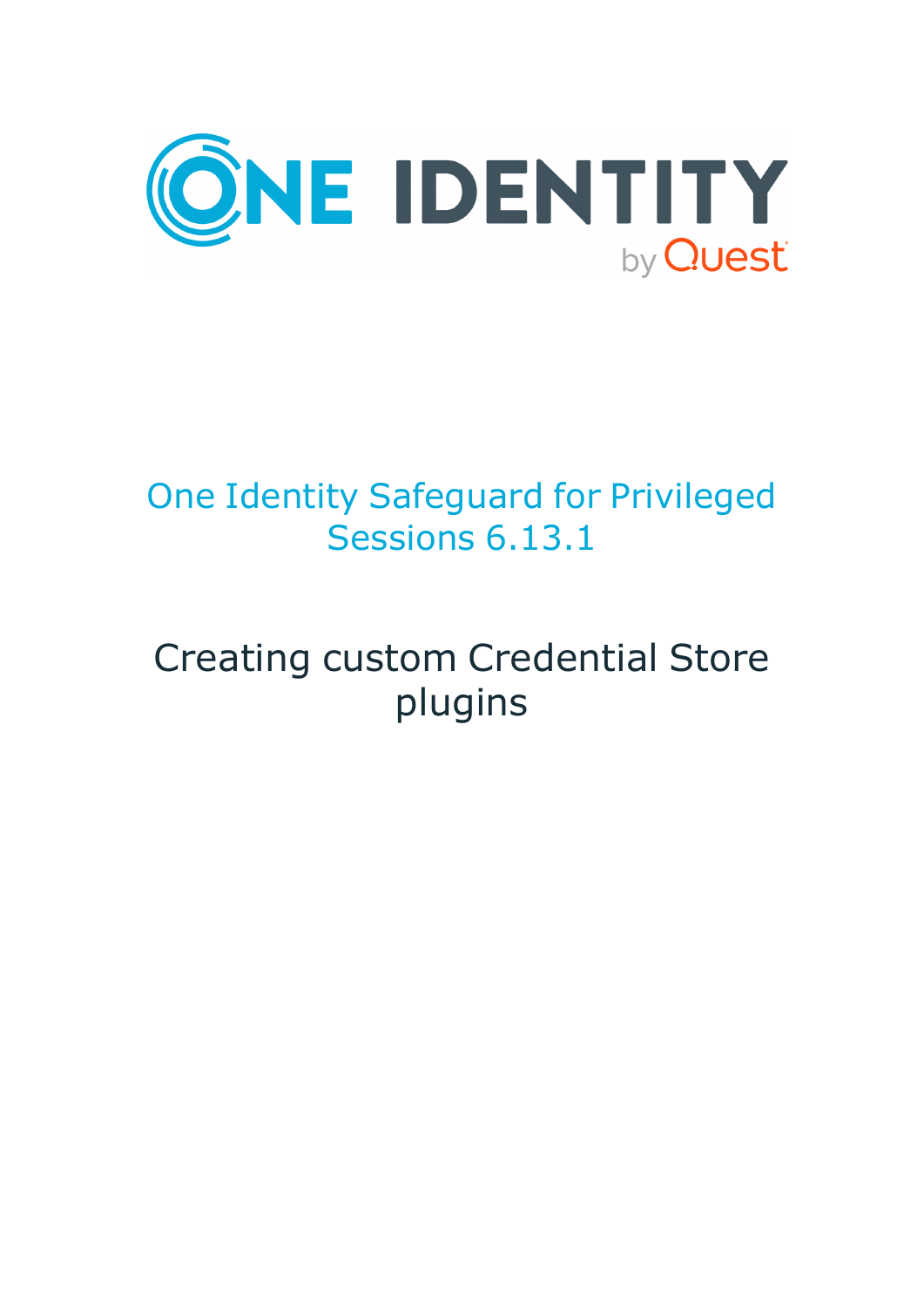#### **Copyright 2022 One Identity LLC.**

#### **ALL RIGHTS RESERVED.**

This guide contains proprietary information protected by copyright. The software described in this guide is furnished under a software license or nondisclosure agreement. This software may be used or copied only in accordance with the terms of the applicable agreement. No part of this guide may be reproduced or transmitted in any form or by any means, electronic or mechanical, including photocopying and recording for any purpose other than the purchaser's personal use without the written permission of One Identity LLC .

The information in this document is provided in connection with One Identity products. No license, express or implied, by estoppel or otherwise, to any intellectual property right is granted by this document or in connection with the sale of One Identity LLC products. EXCEPT AS SET FORTH IN THE TERMS AND CONDITIONS AS SPECIFIED IN THE LICENSE AGREEMENT FOR THIS PRODUCT, ONE IDENTITY ASSUMES NO LIABILITY WHATSOEVER AND DISCLAIMS ANY EXPRESS, IMPLIED OR STATUTORY WARRANTY RELATING TO ITS PRODUCTS INCLUDING, BUT NOT LIMITED TO, THE IMPLIED WARRANTY OF MERCHANTABILITY, FITNESS FOR A PARTICULAR PURPOSE, OR NON-INFRINGEMENT. IN NO EVENT SHALL ONE IDENTITY BE LIABLE FOR ANY DIRECT, INDIRECT, CONSEQUENTIAL, PUNITIVE, SPECIAL OR INCIDENTAL DAMAGES (INCLUDING, WITHOUT LIMITATION, DAMAGES FOR LOSS OF PROFITS, BUSINESS INTERRUPTION OR LOSS OF INFORMATION) ARISING OUT OF THE USE OR INABILITY TO USE THIS DOCUMENT, EVEN IF ONE IDENTITY HAS BEEN ADVISED OF THE POSSIBILITY OF SUCH DAMAGES. One Identity makes no representations or warranties with respect to the accuracy or completeness of the contents of this document and reserves the right to make changes to specifications and product descriptions at any time without notice. One Identity does not make any commitment to update the information contained in this document.

If you have any questions regarding your potential use of this material, contact:

One Identity LLC. Attn: LEGAL Dept 4 Polaris Way Aliso Viejo, CA 92656

Refer to our Web site [\(http://www.OneIdentity.com](http://www.oneidentity.com/)) for regional and international office information.

#### **Patents**

One Identity is proud of our advanced technology. Patents and pending patents may apply to this product. For the most current information about applicable patents for this product, please visit our website at [http://www.OneIdentity.com/legal/patents.aspx.](http://www.oneidentity.com/legal/patents.aspx)

#### **Trademarks**

One Identity and the One Identity logo are trademarks and registered trademarks of One Identity LLC. in the U.S.A. and other countries. For a complete list of One Identity trademarks, please visit our website at [www.OneIdentity.com/legal](http://www.oneidentity.com/legal). All other trademarks are the property of their respective owners.

#### **Legend**

**WARNING: A WARNING icon highlights a potential risk of bodily injury or property** œ **damage, for which industry-standard safety precautions are advised. This icon is often associated with electrical hazards related to hardware.**

**CAUTION: A CAUTION icon indicates potential damage to hardware or loss of data if instructions are not followed.**

SPS Creating custom Credential Store plugins Updated - 12 April 2022, 12:41 Version - 6.13.1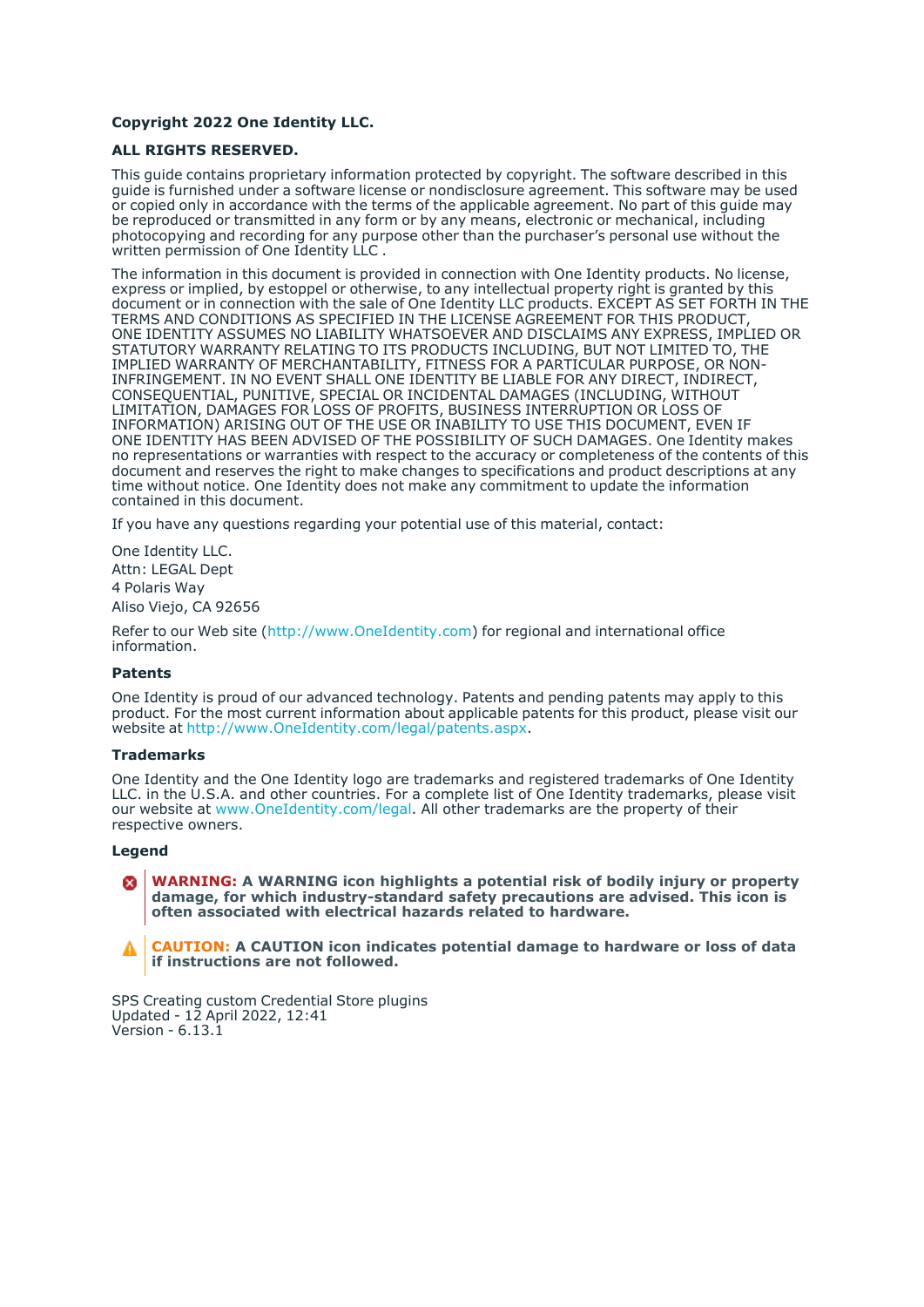## **Contents**

| The main.py module measure and the main of the main of the main of the main of the main of the main of the main of the main of the main of the main of the main of the main of the main of the main of the main of the main of                                                         |     |
|----------------------------------------------------------------------------------------------------------------------------------------------------------------------------------------------------------------------------------------------------------------------------------------|-----|
|                                                                                                                                                                                                                                                                                        |     |
|                                                                                                                                                                                                                                                                                        |     |
|                                                                                                                                                                                                                                                                                        |     |
|                                                                                                                                                                                                                                                                                        |     |
|                                                                                                                                                                                                                                                                                        |     |
|                                                                                                                                                                                                                                                                                        |     |
|                                                                                                                                                                                                                                                                                        |     |
|                                                                                                                                                                                                                                                                                        |     |
|                                                                                                                                                                                                                                                                                        |     |
|                                                                                                                                                                                                                                                                                        |     |
|                                                                                                                                                                                                                                                                                        |     |
|                                                                                                                                                                                                                                                                                        |     |
|                                                                                                                                                                                                                                                                                        |     |
|                                                                                                                                                                                                                                                                                        |     |
|                                                                                                                                                                                                                                                                                        |     |
|                                                                                                                                                                                                                                                                                        |     |
|                                                                                                                                                                                                                                                                                        |     |
|                                                                                                                                                                                                                                                                                        |     |
|                                                                                                                                                                                                                                                                                        |     |
| About us <b>here is a substantial contract to the set of the set of the set of the set of the set of the set of the set of the set of the set of the set of the set of the set of the set of the set of the set of the set of th</b>                                                   | 30  |
| Contacting us <b>contacting</b> us <b>contacting</b> us <b>contacting</b> us <b>contacting</b> us <b>contacting</b> us <b>contacting</b> us <b>contacting</b> us <b>contacting</b> us <b>contacting</b> us <b>contacting</b> us <b>contact us an area of the state of the state of</b> | .31 |

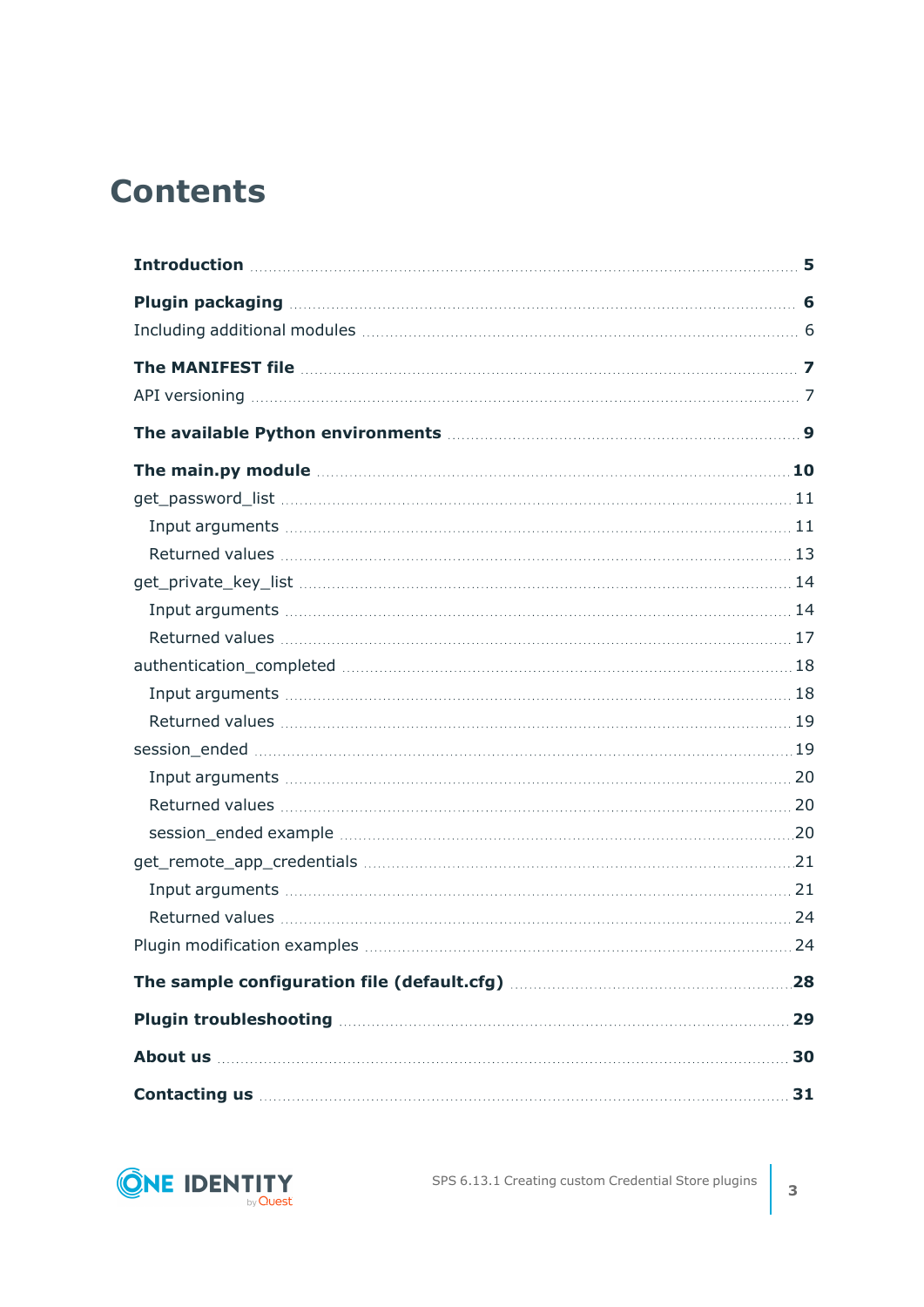|  | Technical support resources <b>members and the control of the set of the set of the set of the set of the set of t</b> |  |
|--|------------------------------------------------------------------------------------------------------------------------|--|
|--|------------------------------------------------------------------------------------------------------------------------|--|

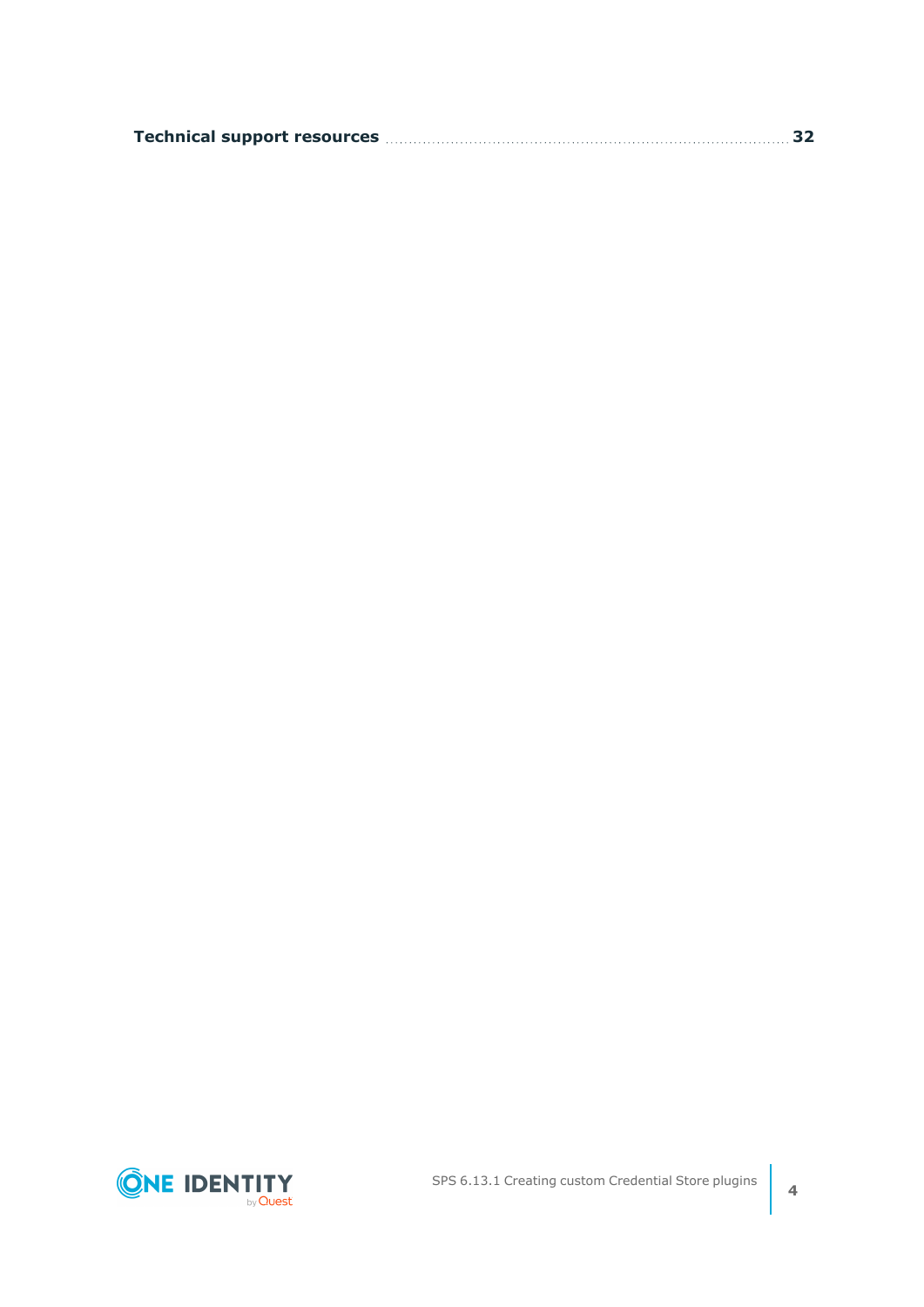## **Introduction**

<span id="page-4-0"></span>The following sections provide an overview on creating custom Credential Store plugins that can be used to authenticate on the target servers using an external Credential Store server (for example, a password manager or SSH private key store). For details on using an existing plugin, see "Integrating external [authentication](https://support.oneidentity.com/technical-documents/safeguard-for-privileged-sessions/6.13.1/administration-guide/advanced-authentication-and-authorization-techniques/integrating-external-authentication-and-authorization-systems/) and authorization systems" in the [Administration](https://support.oneidentity.com/technical-documents/safeguard-for-privileged-sessions/6.13.1/administration-guide/advanced-authentication-and-authorization-techniques/integrating-external-authentication-and-authorization-systems/) Guide.

This document is a general overview of plugin requirements. If you want to write your own custom plugin, make sure to use the Plugin SDK. For details, see: <https://oneidentity.github.io/safeguard-sessions-plugin-sdk/1.6.0/>

### **A** CAUTION:

**Using custom plugins in SPS is recommended only if you are familiar with both Python and SPS. Product support applies only to SPS: that is, until the entry point of the Python code and passing the specified arguments to the Python code. One Identity is not responsible for the quality, resource requirements, or any bugs in the Python code, nor any crashes, service outages, or any other damage caused by the improper use of this feature, unless explicitly stated in a contract with One Identity. If you want to create a custom plugin, contact our [Support](https://support.oneidentity.com/one-identity-safeguard-for-privileged-sessions) Team for details and instructions.**

The Credential Store plugin is a Python module.One Identity Safeguard for Privileged Sessions (SPS) invokes the module to request the password or the SSH private key of the target user. The plugin processes the request, returns the result to SPS, and exits. SPS then processes the result.

The backup and restore functionality of SPS handles the uploaded Credential Store plugin as part of SPS's configuration. You do not need to create separate backups of your Credential Store plugin.



**5**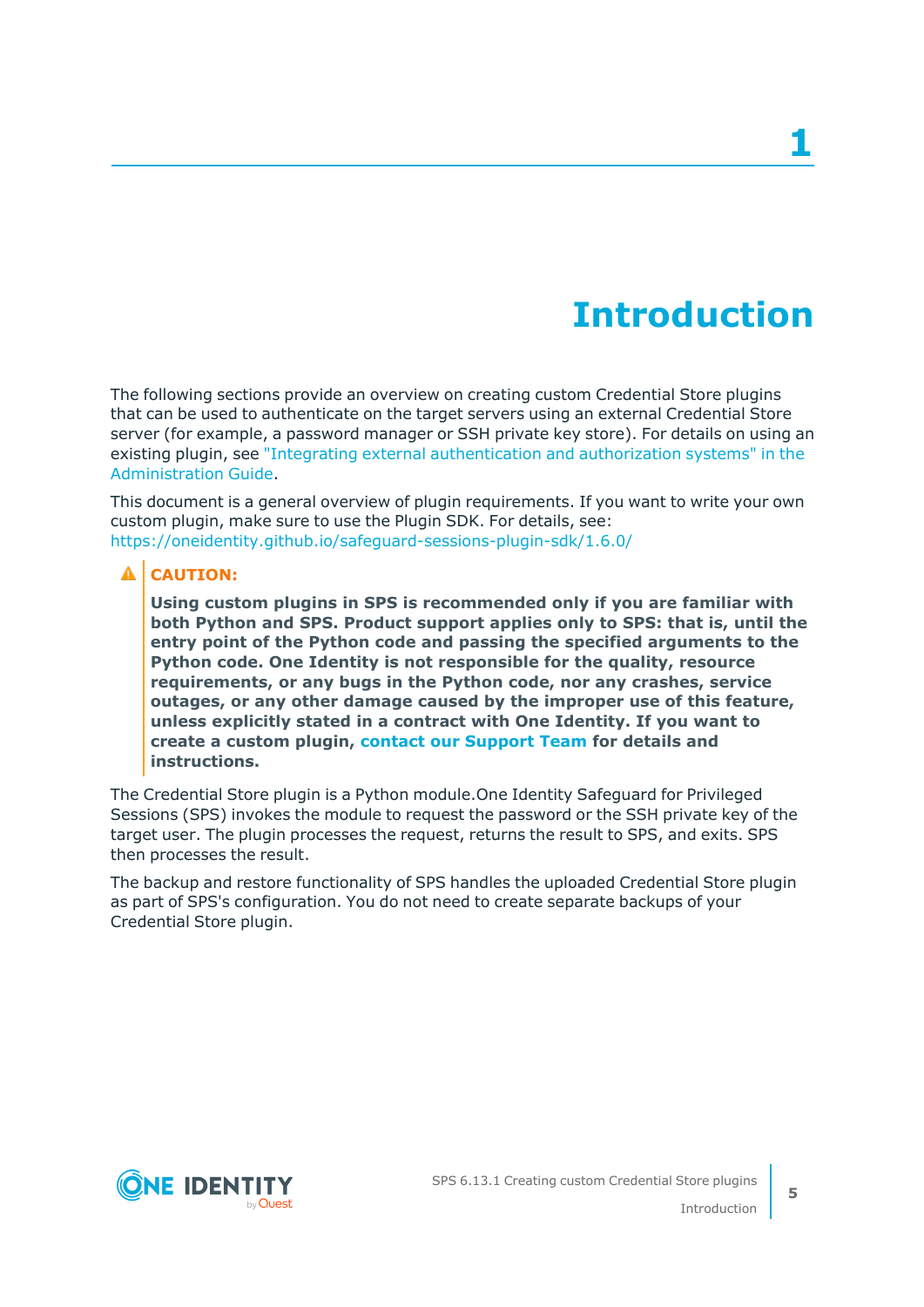# **Plugin packaging**

<span id="page-5-0"></span>An SPS plugin is a .zip file that contains a MANIFEST file (with no extension) and a Python module named main.py in its root directory. The plugin .zip file may also contain an optional default.cfg file that serves to provide an example configuration, which you can use as a basis for customization if you wish to adapt the plugin to your site's needs. The size of the .zip file is limited to 20 megabytes.

## <span id="page-5-1"></span>**Including additional modules**

You can invoke additional Python modules from main.py, provided that the total size of the .zip bundle does not exceed 20 megabytes and all calls are executed within the plugin timeout.

The modules must be compatible with the selected Python environment. For more information, see "The available Python [environments"](https://support.oneidentity.com/technical-documents/safeguard-for-privileged-sessions/6.13.1/creating-custom-authentication-and-authorization-plugins/) in the Creating custom [Authentication](https://support.oneidentity.com/technical-documents/safeguard-for-privileged-sessions/6.13.1/creating-custom-authentication-and-authorization-plugins/) and Authorization plugins.

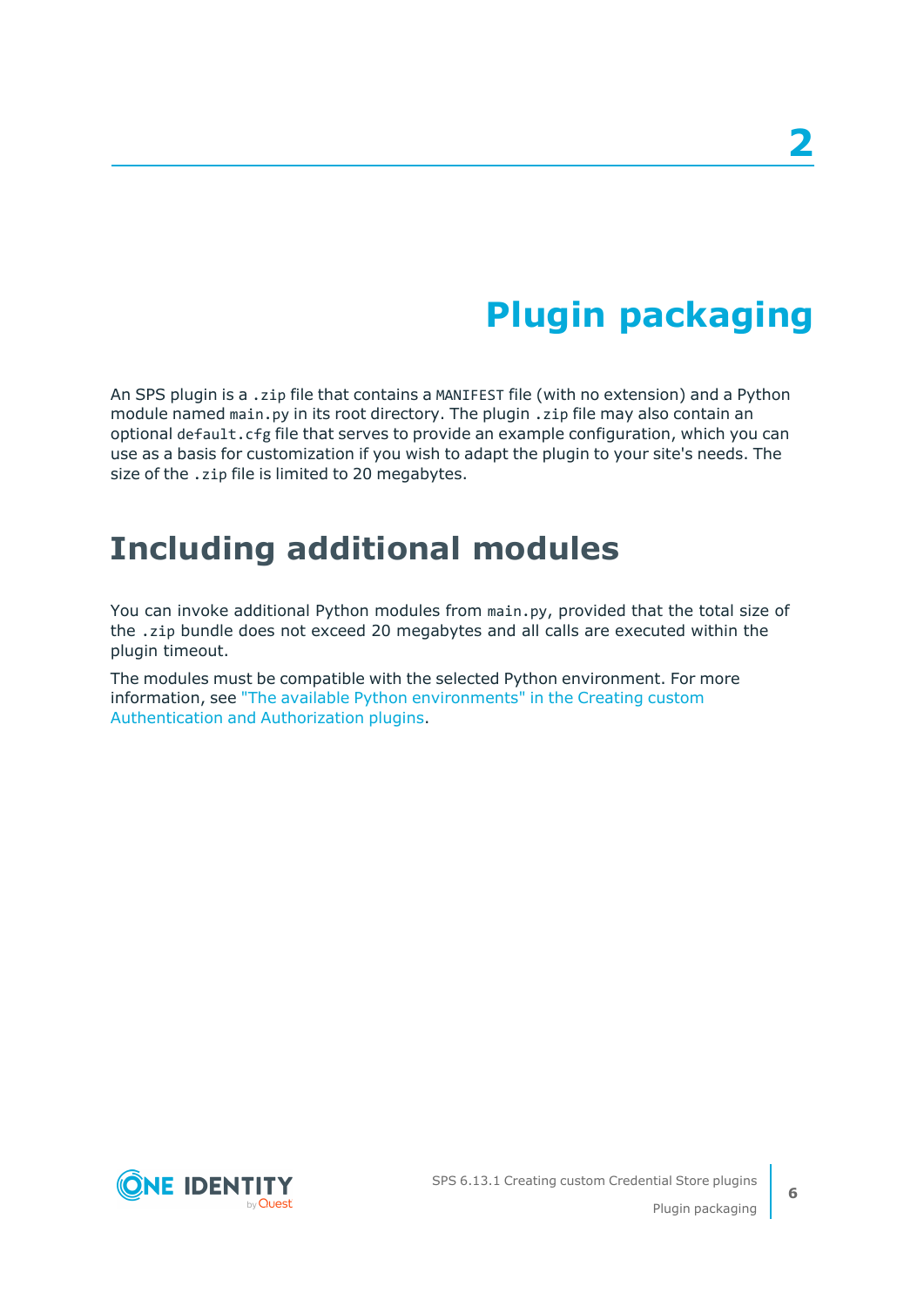# **The MANIFEST file**

<span id="page-6-0"></span>The MANIFEST file is a YAML file and should conform to version 1.2 of the YAML [specification.](http://yaml.org/spec/)

It must contain the following information about the plugin:

- name: The identifier of the plugin during the upload to SPS. The initial character must be an alphabetical character, while the rest may be alphabetical characters, numerals or '. While case sensitivity is supported, special characters (for example, '@' or '&') are not permitted.
- description: The description of the plugin. This description is displayed on the SPS web interface.
- version: The version number of the plugin. It must begin with a numeral (for example, 2.0.3).
- type: The type of the plugin. It must be credentialstore for a Credential Store plugin and aa for an Authentication and Authorization plugin.
- api: The version number of the required SPS API. The current version number is 1.2.

It may contain the following elements:

- entry point: main.py: The custom entry point of the plugin.
- scb min version: The minimum SPS product version compatible with the plugin. For example, 5.10.0 means 5F10.
- scb max version: The maximum compatible SPS product version. To allow any version below a certain value, add the  $\sim$ charater. For example, 5.11.0 $\sim$  means "any version up till, but not including, 5.11.0".

#### **Example**

```
name: name: SPS_TPAM
description: OneIdentity TPAM plugin
version: 2.0.1
type: credentialstore
api: 1.1
entry_point: main.py
```
## <span id="page-6-1"></span>**API versioning**

SPS supports only a single version of the plugin API.

The required version of SPS API must be in <major number>.<minor number> format.

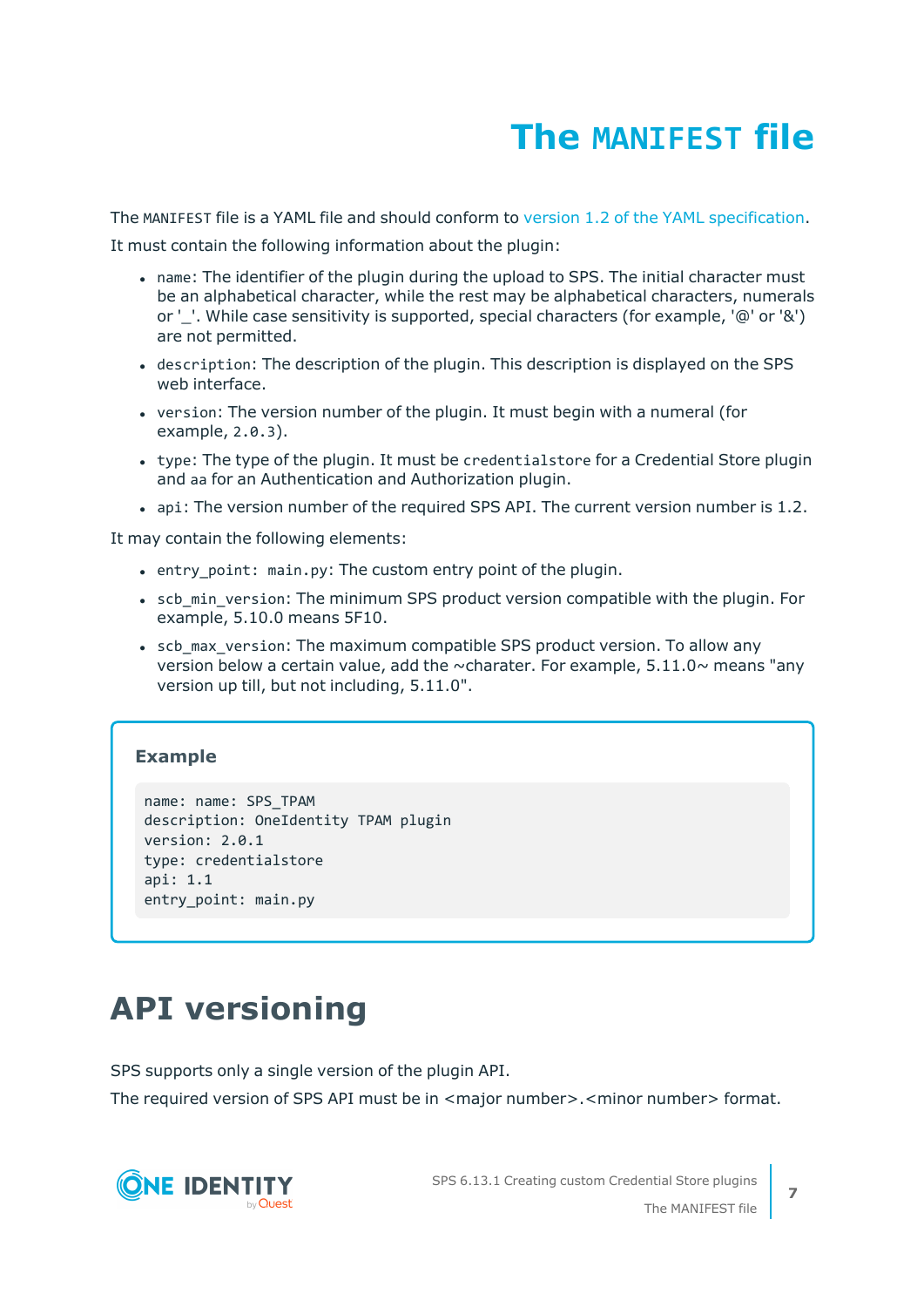NOTE: SPS uses semantic versioning for the API. That is, if the plugin requires API version <x>.<y>, the API version's <major number> must be equal to <x> and the  $\leq$  minor number  $\geq$  must be equal to, or greater than,  $\lt$ y  $\geq$ . Otherwise the plugin cannot be uploaded.

For example, if the API version of SPS is 1.3, SPS can use plugins with the required API version numbers 1.0, 1.1, 1.2, and 1.3. Versions 1.4 and 2.0 will not work.

Currently the API version number is 1.2.

### **Plugin API versioning for Python3 plugins using the Plugin SDK module**

For Python3 plugins using the Plugin SDK module the api: version should be the same as the <major number>.<minor number> version of the Plugin SDK. That is, if the Plugin SDK version is 1.2, write api: 1.2 in the MANIFEST file.

NOTE: The plugin does not need to be upgraded as long as the <major number> version remains the same, therefore the plugin should work with 1.3, 1.4 or higher API versions.

NOTE: To support older SPS releases with your plugin, develop and release the plugin with an older Plugin SDK version (for more information about Plugin SDK backwards compatibility, see the History of [releases](https://oneidentity.github.io/safeguard-sessions-plugin-sdk/latest/history.html)).

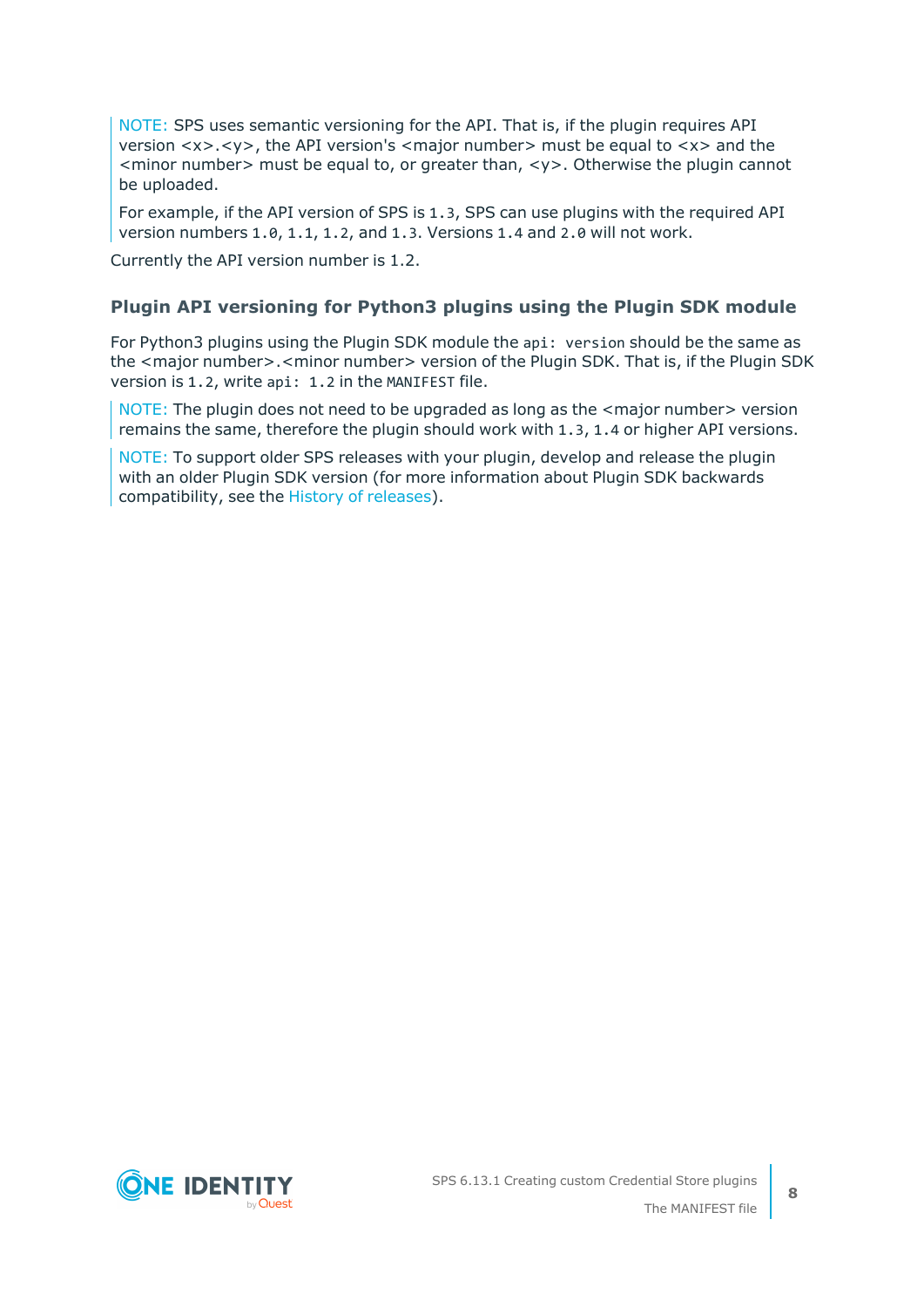# <span id="page-8-0"></span>**The available Python environments**

### **If you have entry\_point: main.py in the MANIFEST file (the main.py starting with '#!/usr/bin/env pluginwrapper3')**

In this case, the plugin must be Python 3.6.7 compatible. The plugin has access to these Python 3 modules:

oneidentity safeguard sessions plugin sdk (version == \[n1.6.0\](https://oneidentity.github.io/safeguard-sessions-plugin-sdk/1.6.0/index.html)n, <https://oneidentity.github.io/safeguard-sessions-plugin-sdk/1.6.0/>

NOTE: The <major> and <minor> version number of Plugin SDK is always equal to the SPS API version of the same release.

The Plugin SDK module mentioned above is a tool that allows you to reliably access SPS features and can be downloaded from [Downloads](https://support.oneidentity.com/my-downloads) page. In addition, the Plugin SDK module also allows you to develop or test plugins outside SPS. For more detailed information about the Plugin SDK module, see the [Developer's](https://oneidentity.github.io/safeguard-sessions-plugin-sdk/1.2.0/index.html) Guide.

- pyOpenSSL (version >=  $17.5.0$ , https://pyopenssl.org/en/17.5.0/index.html)
- python-ldap (version >=  $3.0.0$ , https://www.python-ldap.org/en/python-ldap-3.0.0/)
- requests (version  $>= 2.18.4$ , http://docs.python-requests.org/en/master/)
- <sup>l</sup> urllib3 (version >= 1.22, https://urllib3.readthedocs.io/en/latest/)
- pyyaml (version >=  $3.12$ , https://pyyaml.org/)

#### **If you have no entry\_point in the MANIFEST file**

The plugins must be compatible with Python version 2.6.5, and have access to the following Python modules:

- $\cdot$  dns
- httplib
- json
- $\cdot$  lxml
- openssl
- urllib
- $\cdot$  urllib2
- $\cdot$  xml
- xmllib
- xmlrpclib

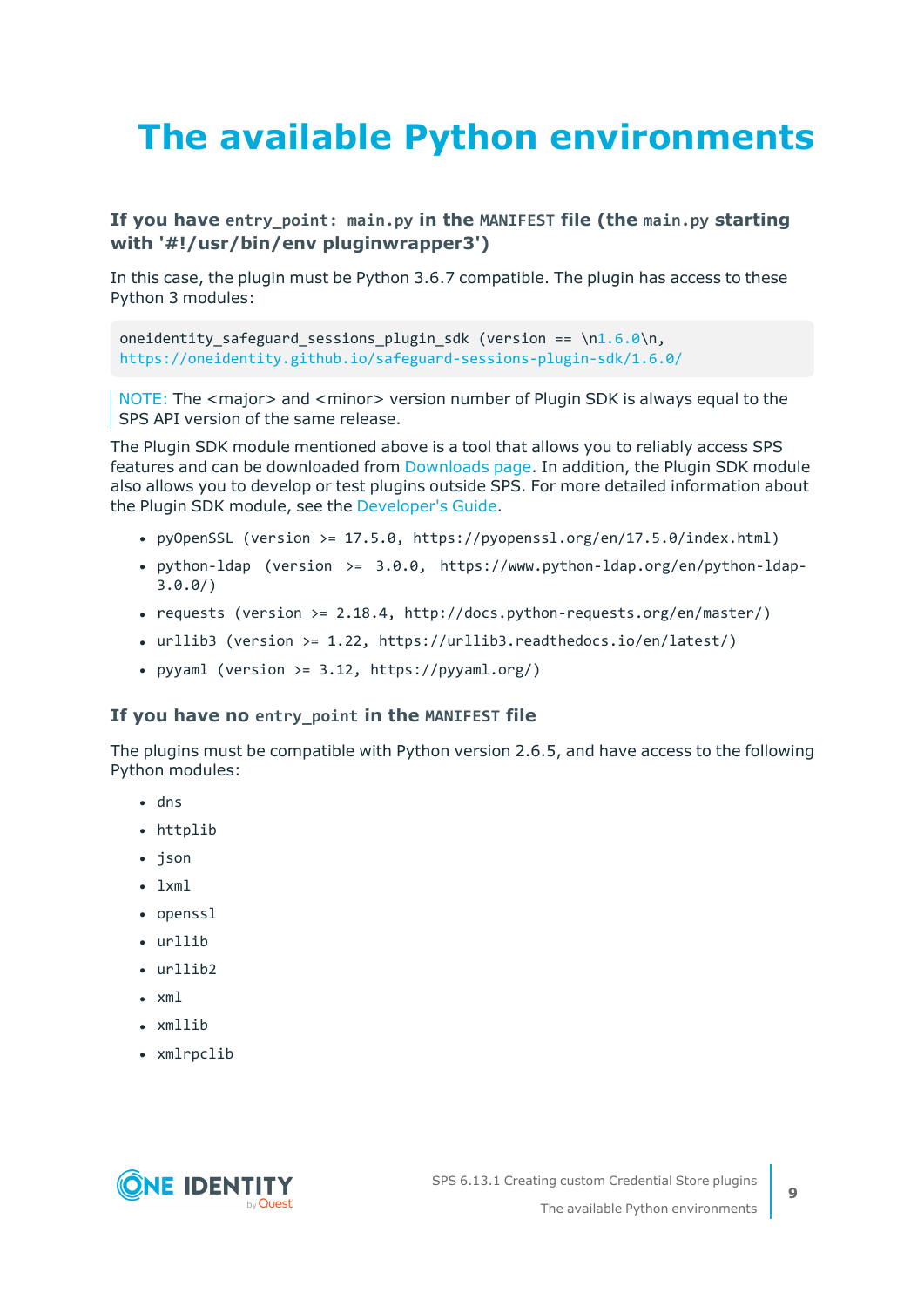# **The main.py module**

<span id="page-9-0"></span>The main.py file is a Python module that the framework attempts to execute. The following restrictions apply:

- The main.py module must contain the Plugin class. SPS searches for the plugin hook implementations under the Plugin class. SPS instantiates this class and invokes the hooks on the resulting instance.
- The Plugin class must have an \_init\_(self, configuration="") method. This is how the **Configuration** (for example, at **Policies >AA Plugin Configuration > Configuration** or **Policies > Credential Stores > Configuration**) is passed to the Plugin instance as string.
- The Plugin class must have member methods for all defined hooks.

The plugin is executed when a predefined entry point (hook method) is invoked. After returning the result, the plugin exits immediately.

NOTE: Plugins have a global timeout limit. The plugin timeout is half of the timeout value of the protocol proxy that uses the plugin (configured on the **<Protocol name> Control > Settings** page of the SPS web interface). By default, the proxy timeout is 600 seconds,therefore the default plugin timeout is 300 seconds.

Hooks can be defined with zero or more arguments and can usually return None or a dict with the appropriate keys. The order of the hook arguments is not defined. Instead, all arguments are passed by name.

All arguments are optional. Only the arguments actually used in the hook need to be specified.

No global state is preserved inbetween calls. Therefore, you have to use the cookie key in the returned dictionary to persist data between subsequent calls of the same plugin or between the different methods of a plugin. The cookie should be a dictionary containing simple data items. It has to be serializable to JSON. To persist data between two different plugins used in the same session, use the session\_cookie key.

You can use (\*\*kwargs) to get all possible call arguments in a hook, including the cookie argument.

The following hooks must all be implemented:

- get password list: Called when a password is required to login on the target.
- [get\\_private\\_key\\_list](#page-13-0): Called when a private key is required to login on the target.
- authentication completed: Called after a successful login attempt.
- session ended: A session is the logical unit of user connections: it starts with logging in to the target, and ends when the connection ends. The session ended hook is the notification for the end of the session. It is called exactly once for the same session.
- get remote app credentials: Called when the RemoteApp Launcher requests the application credentials.

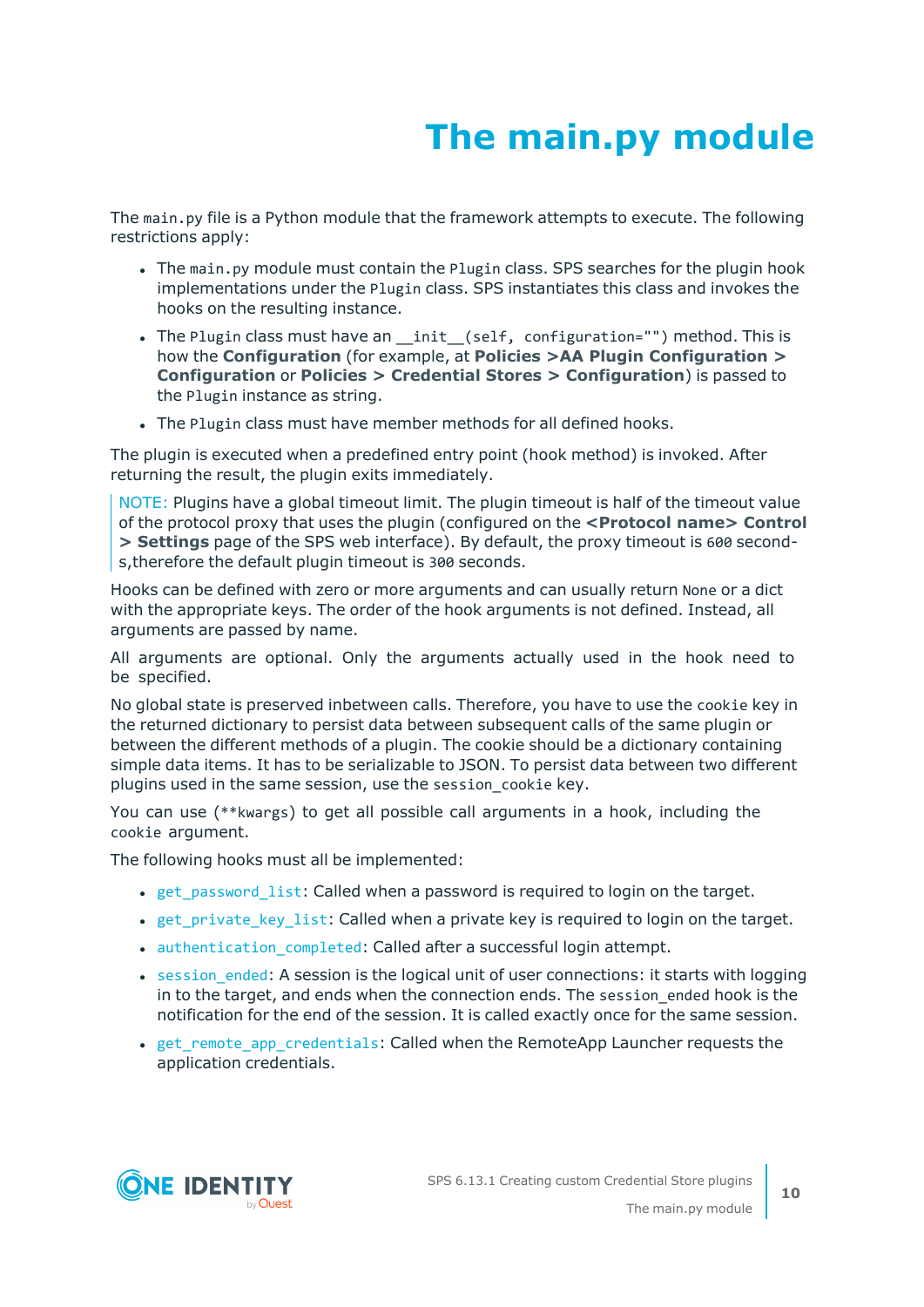## <span id="page-10-0"></span>**get\_password\_list**

Called when a password is required to login on the target. Can be called multiple times for the same session.

## <span id="page-10-1"></span>**Input arguments**

• session id

Type: string

*Description:* The unique identifier of the session.

• cookie

Type: dictionary

*Description:* The cookie returned by the previous hook in the session. If this is the first call for that session, it is initialized as an empty dictionary, otherwise it has the value returned by one of the previous calls in this particular custom Credential Store plugin. You can use the cookie to maintain the state for each particular connection or to transfer information between the different methods of the plugin. For an example that transfers information in the cookie between two methods, see ["Examples"](https://support.oneidentity.com/technical-documents/safeguard-for-privileged-sessions/6.13.1/creating-custom-authentication-and-authorization-plugins/the-main.py-module/examples/) in the Creating custom [Authentication](https://support.oneidentity.com/technical-documents/safeguard-for-privileged-sessions/6.13.1/creating-custom-authentication-and-authorization-plugins/the-main.py-module/examples/) and Authorization plugins.

• session\_cookie

Type: dictionary

*Description:* You can use the session cookie to maintain global state between plugins for each particular connection. If this is the first call for that session, it is initialized as an empty dictionary, otherwise it has the value returned by a previous plugin hook in the session.

• protocol

Type: string

*Description:* The protocol name, in lowercase letters (http, ica, rdp, ssh, telnet, vnc).

• client\_hostname

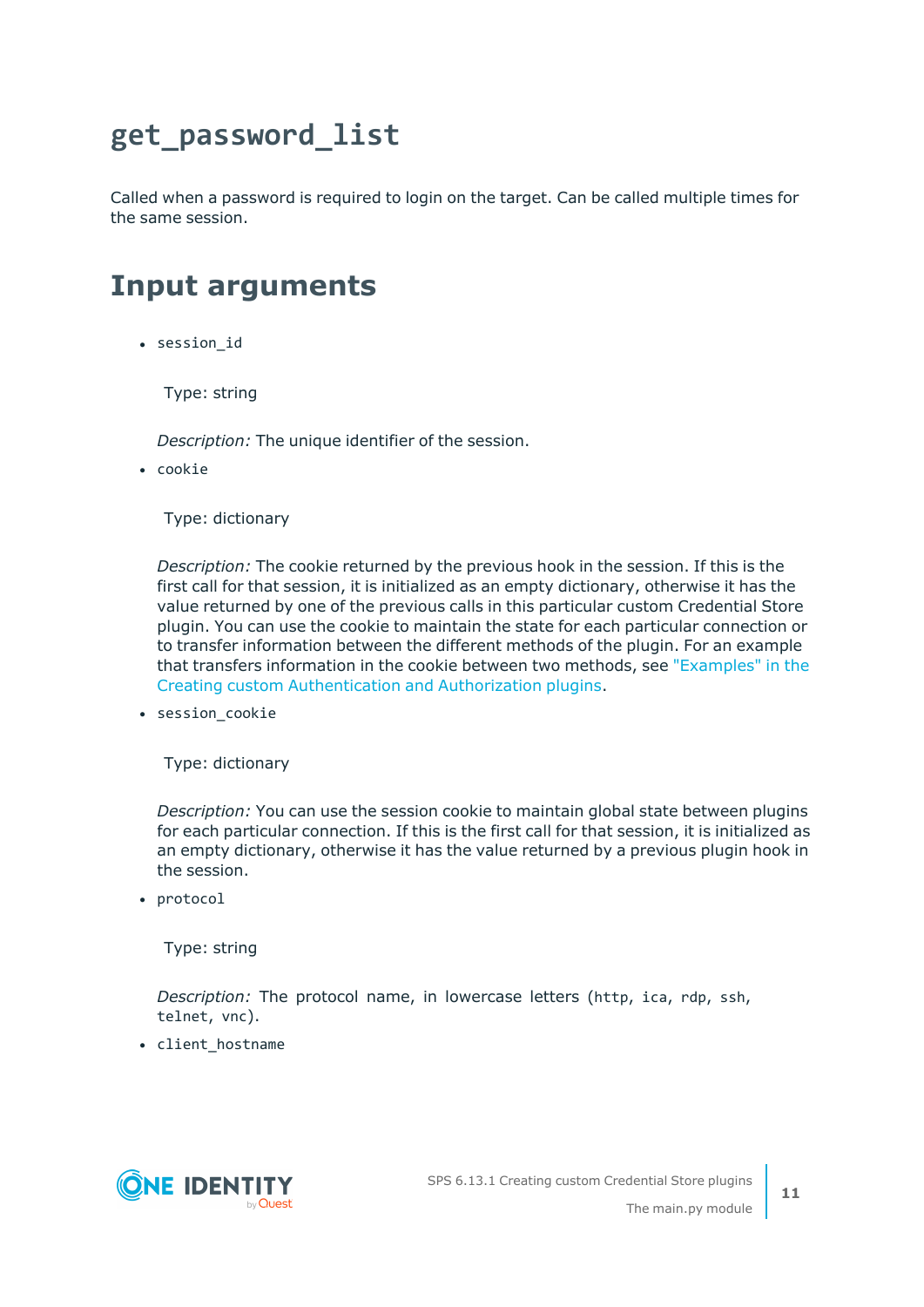Type: string

*Description:* A string containing the hostname of the client, if DNS lookup has been successful. If not, the value of this parameter is None.

• client\_ip

Type: string

*Description:* A string containing the IP address of the client.

• gateway\_username

Type: string

• gateway password

Type: string

• gateway\_groups

Type: list

• gateway\_domain

string

• target\_username - DEPRECATED

string

• target\_host - DEPRECATED

string

• target\_port - DEPRECATED

Type: int

• target\_domain - DEPRECATED

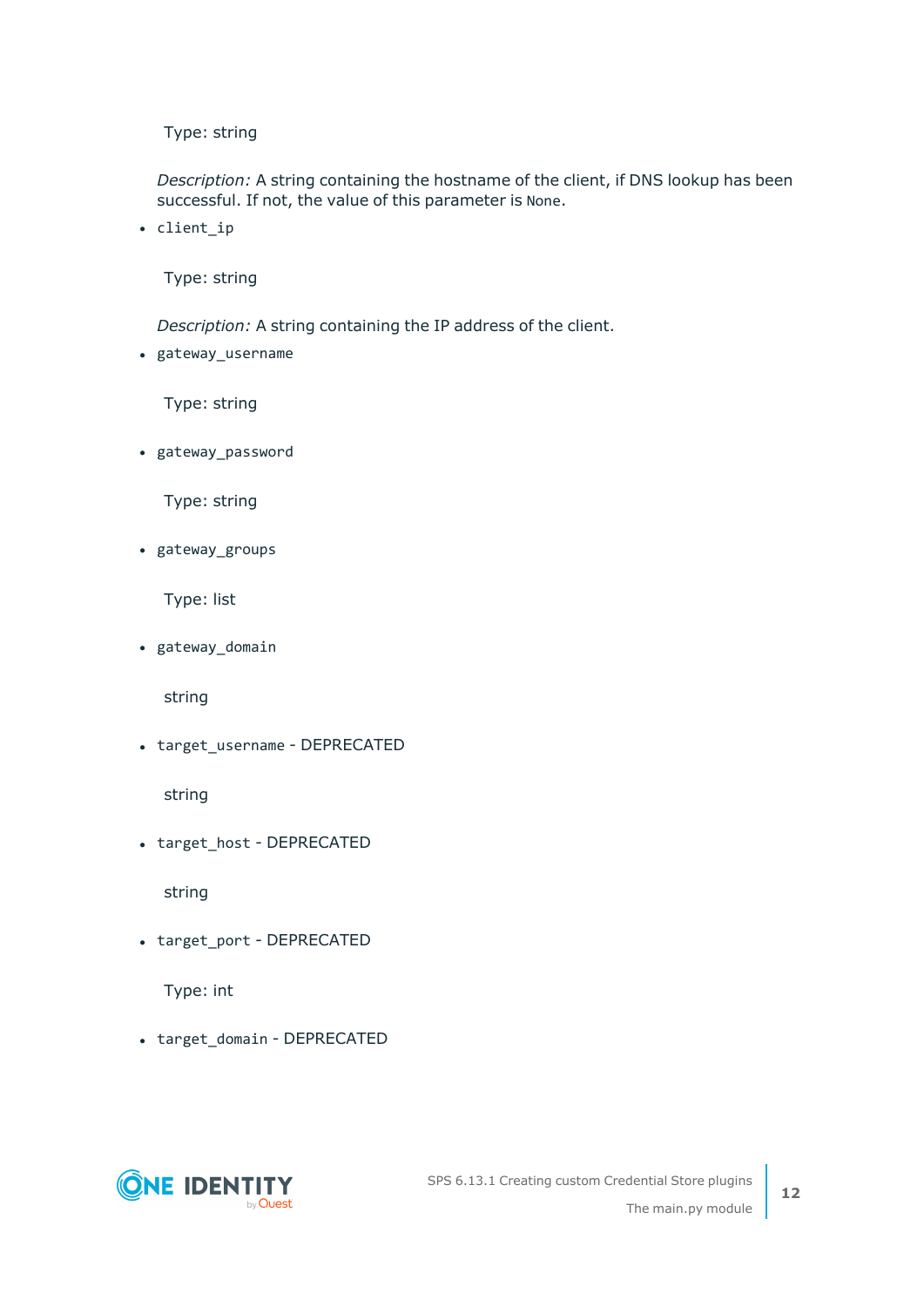Type: string

• server username

string

 $\cdot$  server\_ip

string

• server\_hostname

string

• server port

Type: int

• server domain

Type: string

### <span id="page-12-0"></span>**Returned values**

• cookie

Type: dictionary

Required: no

*Description:* The cookie returned by the previous hook in the session. If this is the first call for that session, it is initialized as an empty dictionary, otherwise it has the value returned by one of the previous calls in this particular custom Credential Store plugin. You can use the cookie to maintain the state for each particular connection or to transfer information between the different methods of the plugin. For an example that transfers information in the cookie between two methods, see ["Examples"](https://support.oneidentity.com/technical-documents/safeguard-for-privileged-sessions/6.13.1/creating-custom-authentication-and-authorization-plugins/the-main.py-module/examples/) in the Creating custom [Authentication](https://support.oneidentity.com/technical-documents/safeguard-for-privileged-sessions/6.13.1/creating-custom-authentication-and-authorization-plugins/the-main.py-module/examples/) and Authorization plugins.

• session\_cookie

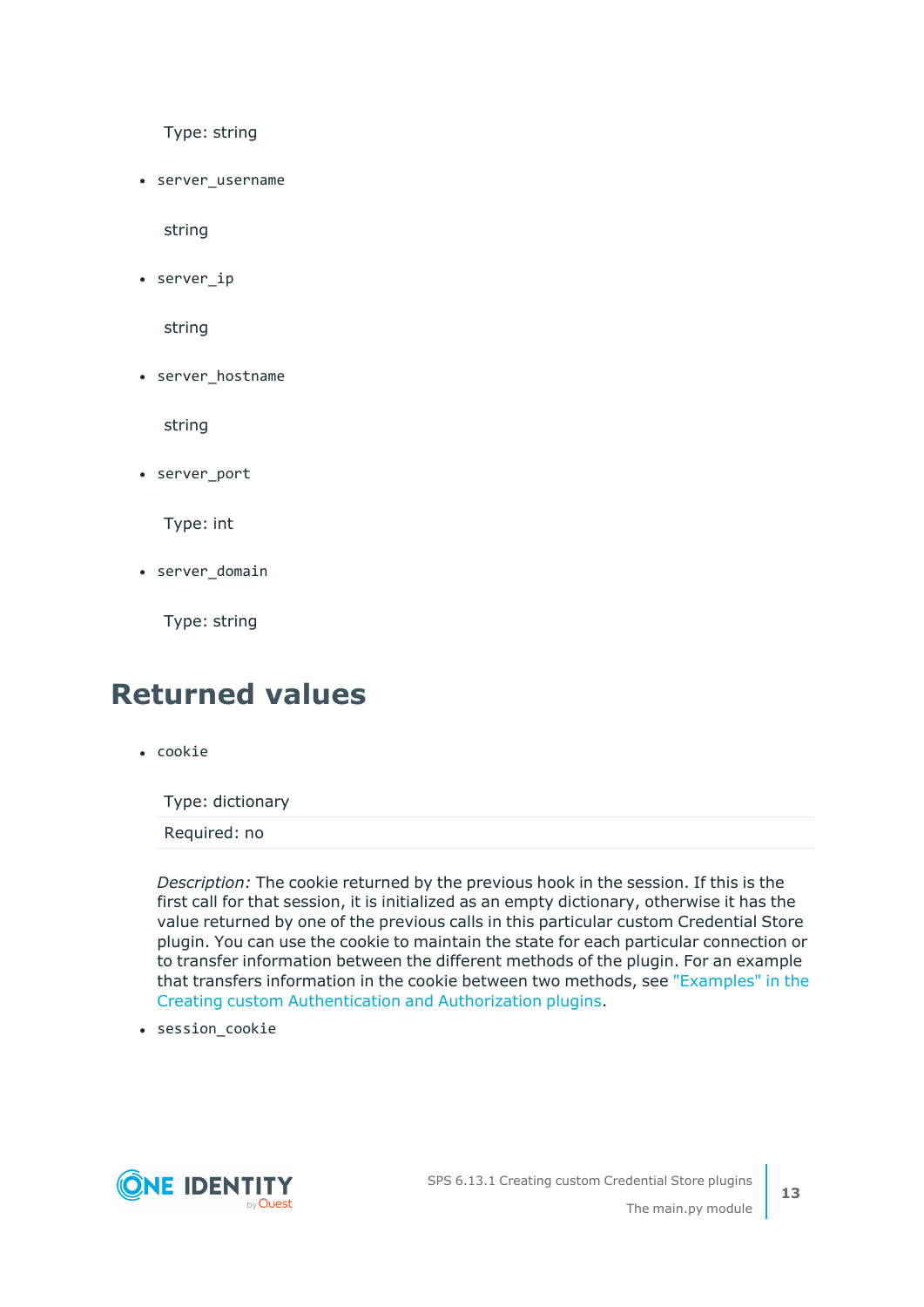Type: dictionary

Required: no

*Description:* You can use the session cookie to maintain global state between plugins for each particular connection. If this is the first call for that session, it is initialized as an empty dictionary, otherwise it has the value returned by a previous plugin hook in the session.

• passwords

Type: string list

Required: no

*Description:* If the plugin returns multiple passwords, SPS tries to use them to authenticate on the target server (in the order they are listed).

## <span id="page-13-0"></span>**get\_private\_key\_list**

Called when an SSH private key is required to login on the target. Can be called multiple times for the same session.

### <span id="page-13-1"></span>**Input arguments**

• session\_id

Type: string

*Description:* The unique identifier of the session.

• cookie

Type: dictionary

*Description:* The cookie returned by the previous hook in the session. If this is the first call for that session, it is initialized as an empty dictionary, otherwise it has the value returned by one of the previous calls in this particular custom Credential Store plugin. You can use the cookie to maintain the state for each particular connection or to transfer information between the different methods of the plugin. For an example that transfers information in the cookie between two methods, see ["Examples"](https://support.oneidentity.com/technical-documents/safeguard-for-privileged-sessions/6.13.1/creating-custom-authentication-and-authorization-plugins/the-main.py-module/examples/) in the Creating custom [Authentication](https://support.oneidentity.com/technical-documents/safeguard-for-privileged-sessions/6.13.1/creating-custom-authentication-and-authorization-plugins/the-main.py-module/examples/) and Authorization plugins.

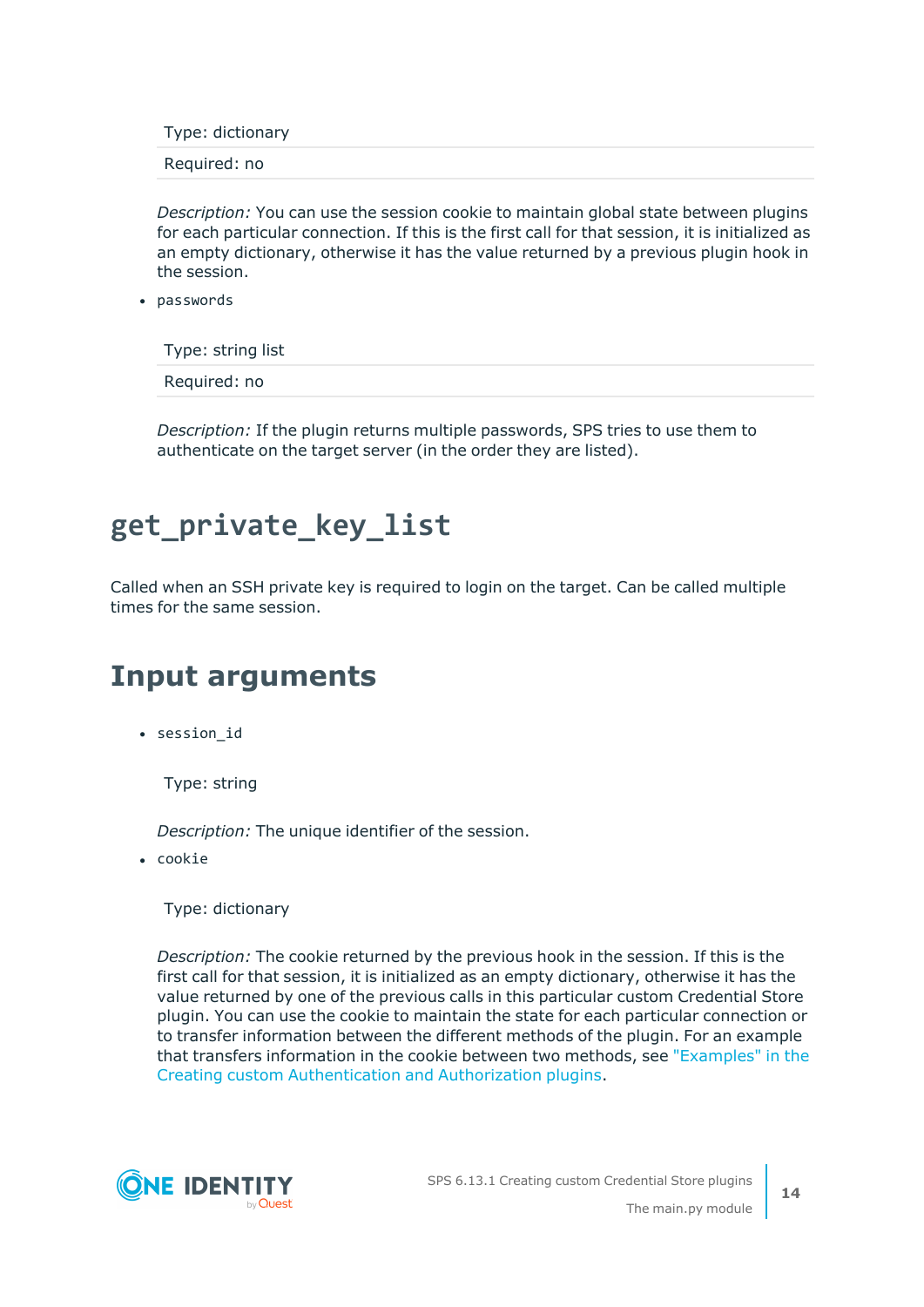• session cookie

Type: dictionary

*Description:* You can use the session cookie to maintain global state between plugins for each particular connection. If this is the first call for that session, it is initialized as an empty dictionary, otherwise it has the value returned by a previous plugin hook in the session.

• protocol

Type: string

*Description:* The protocol name, in lowercase letters (http, ica, rdp, ssh, telnet, vnc).

• client hostname

Type: string

*Description:* A string containing the hostname of the client, if DNS lookup has been successful. If not, the value of this parameter is None.

• client ip

Type: string

*Description:* A string containing the IP address of the client.

• gateway\_username

Type: string

• gateway\_password

Type: string

• gateway\_groups

Type: list

• gateway\_domain

Type: string

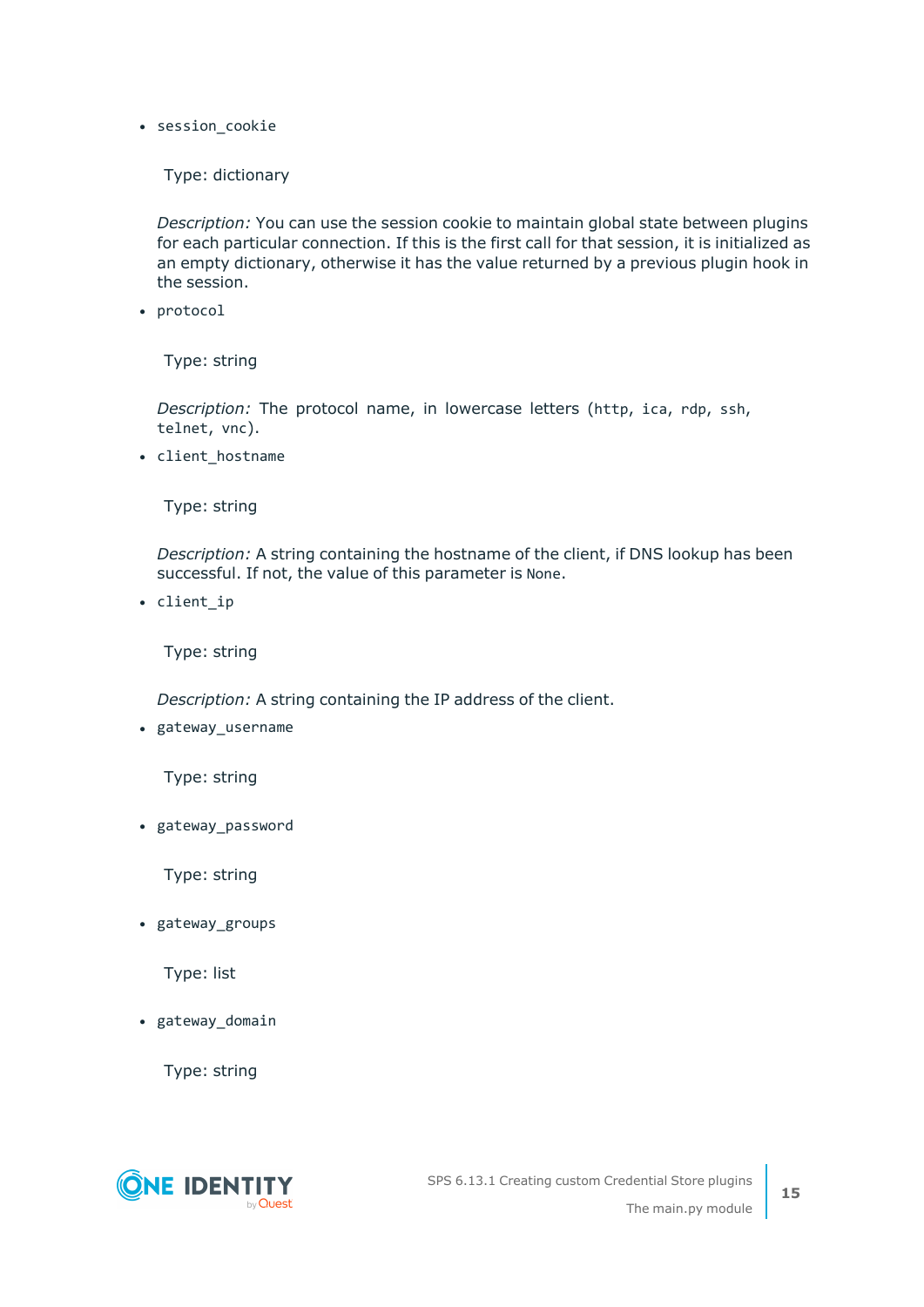• target\_username - DEPRECATED

string

• target\_host - DEPRECATED

string

• target\_port - DEPRECATED

Type: int

• target\_domain - DEPRECATED

Type: string

• server\_username

string

 $\cdot$  server\_ip

string

• server\_hostname

string

• server\_port

Type: int

• server\_domain

Type: string

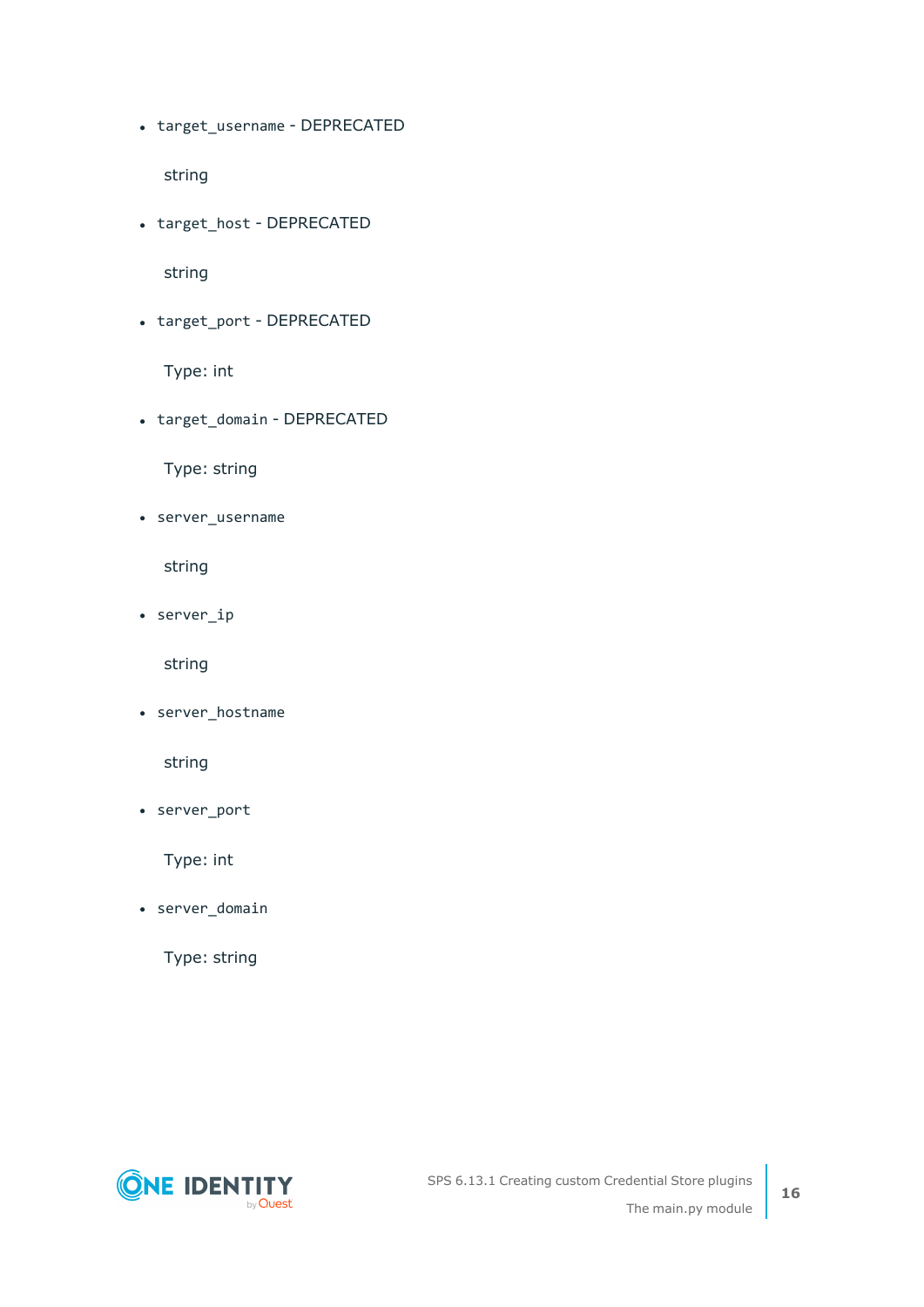## <span id="page-16-0"></span>**Returned values**

• cookie

Type: dictionary

Required: no

*Description:* The cookie returned by the previous hook in the session. If this is the first call for that session, it is initialized as an empty dictionary, otherwise it has the value returned by one of the previous calls in this particular custom Credential Store plugin. You can use the cookie to maintain the state for each particular connection or to transfer information between the different methods of the plugin. For an example that transfers information in the cookie between two methods, see ["Examples"](https://support.oneidentity.com/technical-documents/safeguard-for-privileged-sessions/6.13.1/creating-custom-authentication-and-authorization-plugins/the-main.py-module/examples/) in the Creating custom [Authentication](https://support.oneidentity.com/technical-documents/safeguard-for-privileged-sessions/6.13.1/creating-custom-authentication-and-authorization-plugins/the-main.py-module/examples/) and Authorization plugins.

• session cookie

Type: dictionary

Required: no

*Description:* You can use the session cookie to maintain global state between plugins for each particular connection. If this is the first call for that session, it is initialized as an empty dictionary, otherwise it has the value returned by a previous plugin hook in the session.

• private\_keys

| Type: tuple list |  |  |  |
|------------------|--|--|--|
| Required: no     |  |  |  |

*Description:* A list of (<key type>, <private key>) tuples. If the plugin returns multiple private keys, SPS tries to use them to authenticate on the target server (in the order they are listed).

The key type must be ssh-rsa or ssh-dss. The private key must be a well-formatted private key blob in PKCS#1 or PKCS#8 in PEM (RFC 1421) [format](https://tools.ietf.org/html/rfc1421), and must include the corresponding headers. The Base64-formatted part must correspond to the RFC: "To represent the encapsulated text of a PEM message, the encoding function's output is delimited into text lines (using local conventions), with each line except the last containing exactly 64 printable characters and the final line containing 64 or fewer printable characters."

X.509 certificates are not supported, only private keys are.

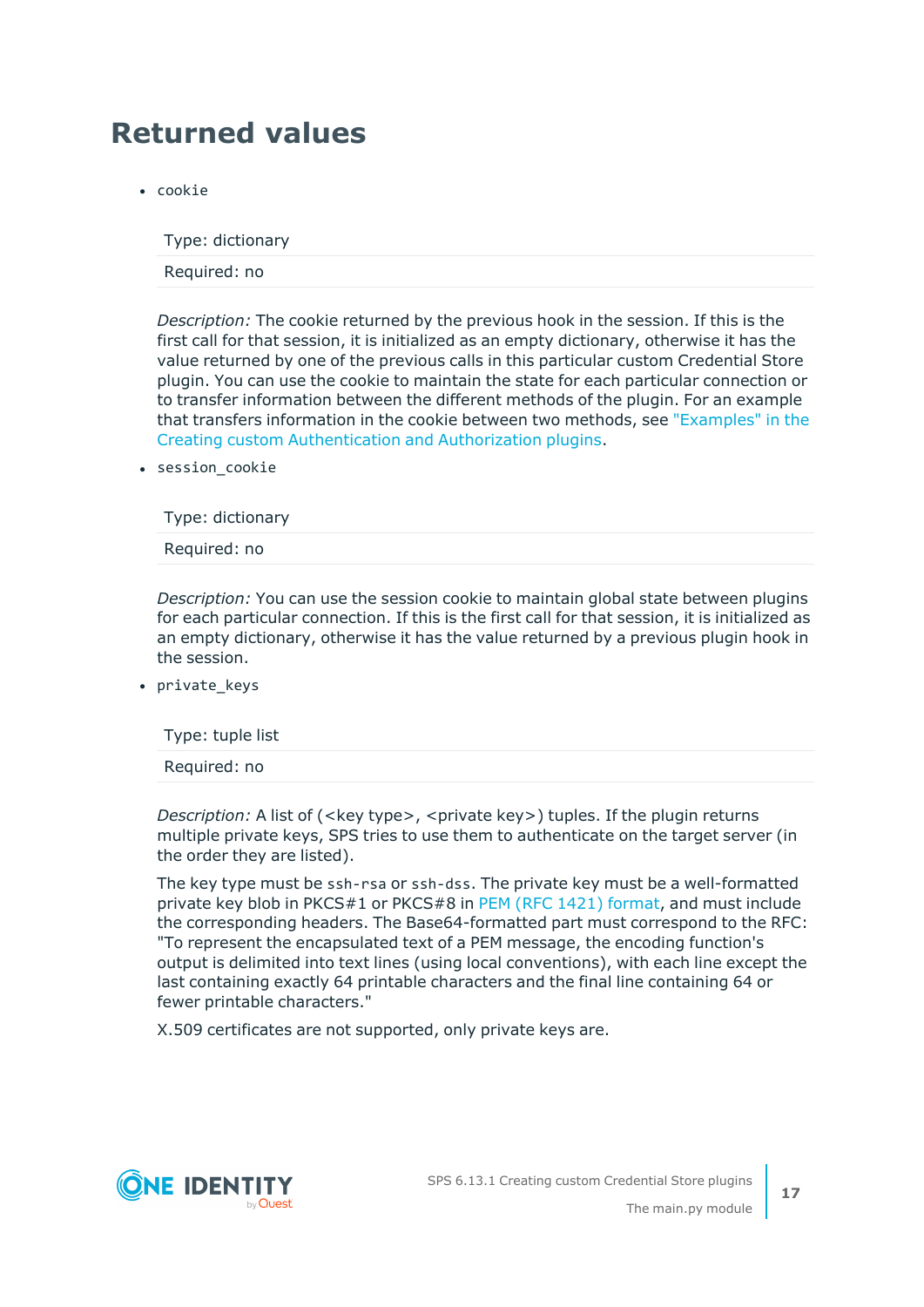## <span id="page-17-0"></span>**authentication\_completed**

Called after a successful authentication attempt.

TIP: You can use this hook to check-in the password to the Credential Store (since the user will not need it anymore) or to trigger a password change for the host.

### <span id="page-17-1"></span>**Input arguments**

• session id

Type: string

*Description:* The unique identifier of the session.

• cookie

Type: dictionary

*Description:* The cookie returned by the previous hook in the session. If this is the first call for that session, it is initialized as an empty dictionary, otherwise it has the value returned by one of the previous calls in this particular custom Credential Store plugin. You can use the cookie to maintain the state for each particular connection or to transfer information between the different methods of the plugin. For an example that transfers information in the cookie between two methods, see ["Examples"](https://support.oneidentity.com/technical-documents/safeguard-for-privileged-sessions/6.13.1/creating-custom-authentication-and-authorization-plugins/the-main.py-module/examples/) in the Creating custom [Authentication](https://support.oneidentity.com/technical-documents/safeguard-for-privileged-sessions/6.13.1/creating-custom-authentication-and-authorization-plugins/the-main.py-module/examples/) and Authorization plugins.

• session\_cookie

Type: dictionary

*Description:* You can use the session cookie to maintain global state between plugins for each particular connection. If this is the first call for that session, it is initialized as an empty dictionary, otherwise it has the value returned by a previous plugin hook in the session.

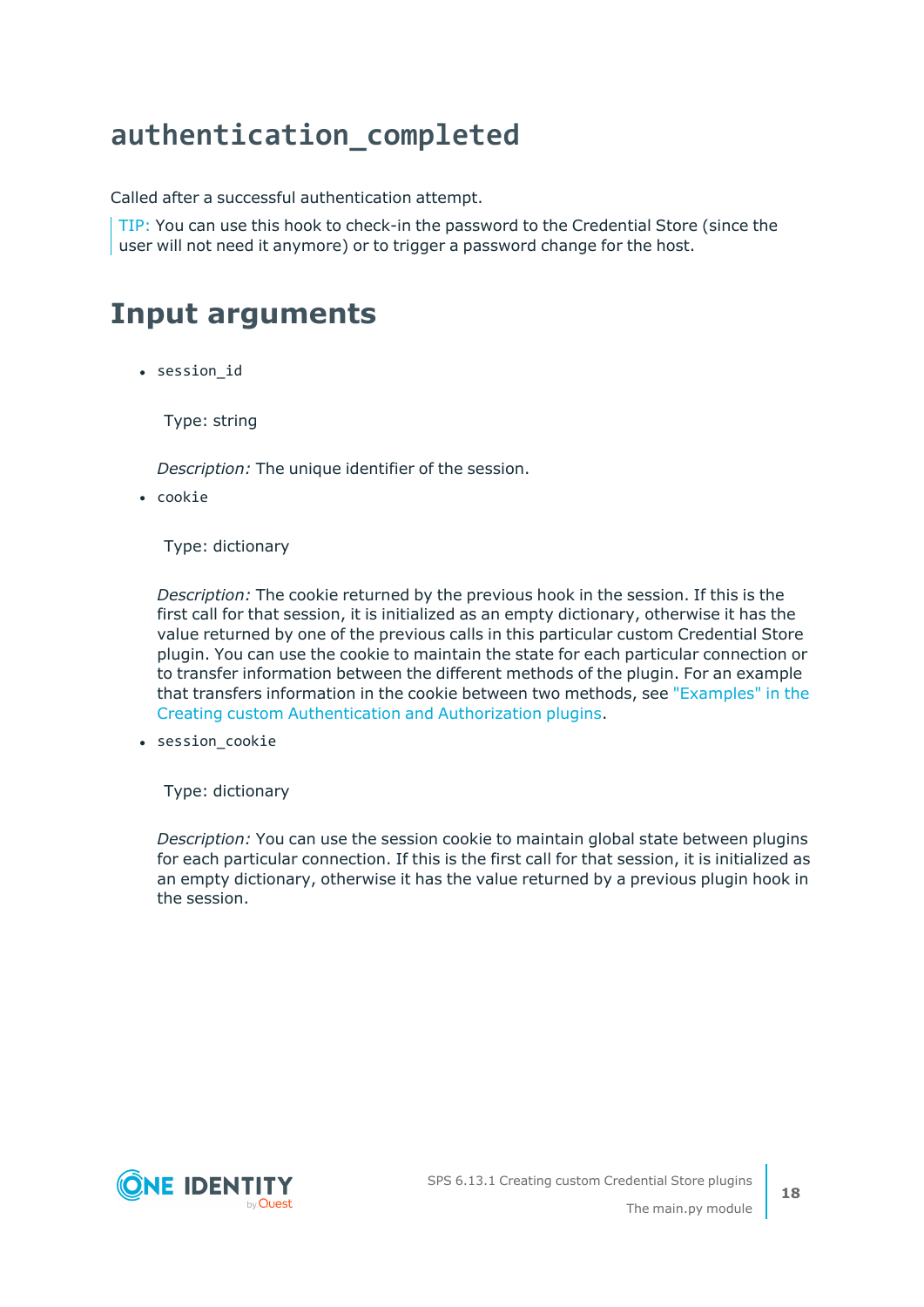## <span id="page-18-0"></span>**Returned values**

• cookie

Type: dictionary

Required: no

*Description:* The cookie returned by the previous hook in the session. If this is the first call for that session, it is initialized as an empty dictionary, otherwise it has the value returned by one of the previous calls in this particular custom Credential Store plugin. You can use the cookie to maintain the state for each particular connection or to transfer information between the different methods of the plugin. For an example that transfers information in the cookie between two methods, see ["Examples"](https://support.oneidentity.com/technical-documents/safeguard-for-privileged-sessions/6.13.1/creating-custom-authentication-and-authorization-plugins/the-main.py-module/examples/) in the Creating custom [Authentication](https://support.oneidentity.com/technical-documents/safeguard-for-privileged-sessions/6.13.1/creating-custom-authentication-and-authorization-plugins/the-main.py-module/examples/) and Authorization plugins.

• session cookie

Type: dictionary

Required: no

*Description:* You can use the session cookie to maintain global state between plugins for each particular connection. If this is the first call for that session, it is initialized as an empty dictionary, otherwise it has the value returned by a previous plugin hook in the session.

### <span id="page-18-1"></span>**session\_ended**

A session is the logical unit of user connections: it starts with logging in to the target, and ends when the connection ends.

SPS executes the session id hook when the session is closed. It is called exactly once for the same session.

TIP: You can use this hook to send a log message related to the entire session or close the ticket related to the session if the plugin interacts with a ticketing system.

You must implement the session\_ended method in the plugin.

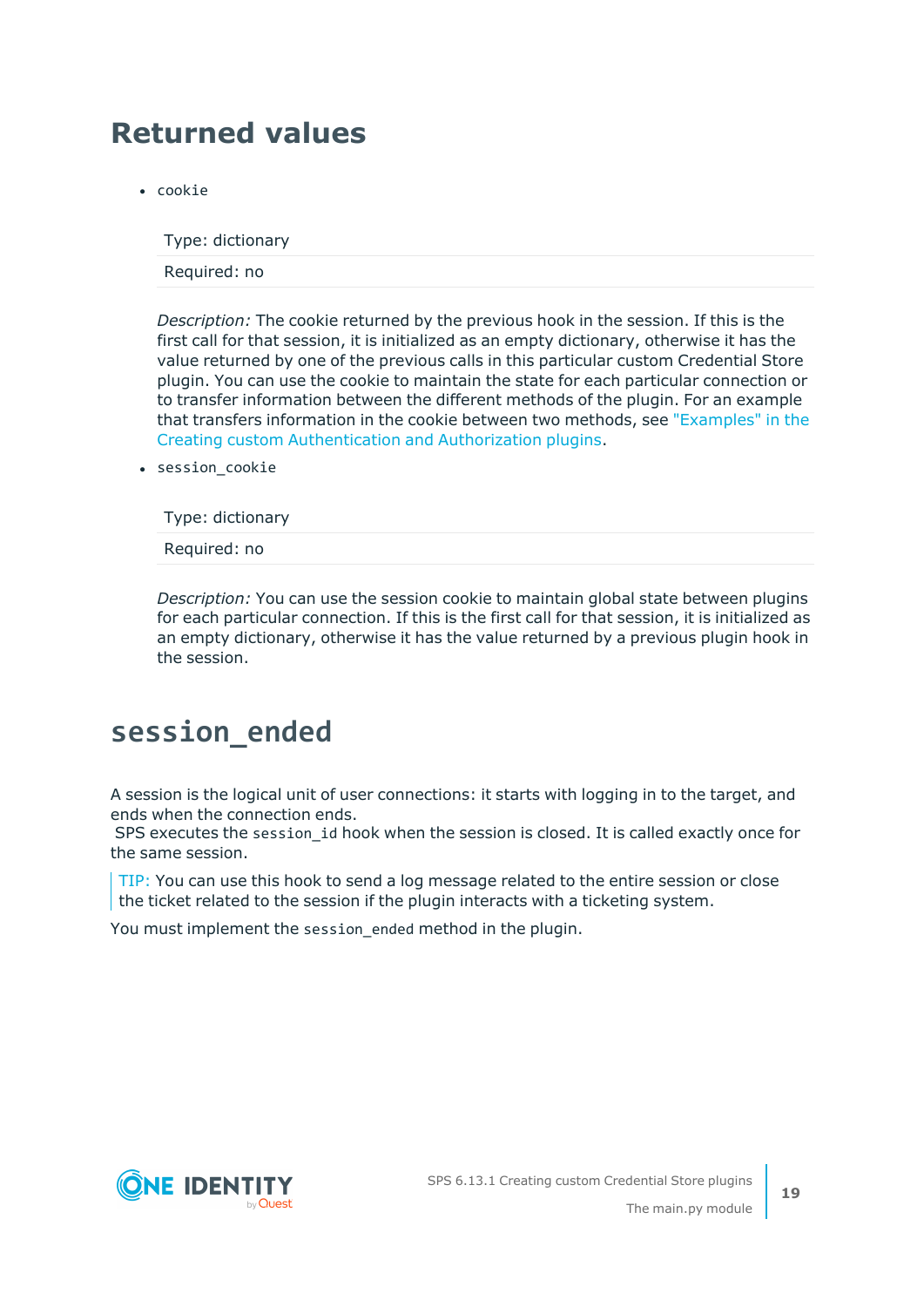### <span id="page-19-0"></span>**Input arguments**

• session id

Type: string

*Description:* The unique identifier of the session.

 $\cdot$  cookie

Type: dictionary

*Description:* The cookie returned by the previous hook in the session. If this is the first call for that session, it is initialized as an empty dictionary, otherwise it has the value returned by one of the previous calls in this particular custom Credential Store plugin. You can use the cookie to maintain the state for each particular connection or to transfer information between the different methods of the plugin. For an example that transfers information in the cookie between two methods, see ["Examples"](https://support.oneidentity.com/technical-documents/safeguard-for-privileged-sessions/6.13.1/creating-custom-authentication-and-authorization-plugins/the-main.py-module/examples/) in the Creating custom [Authentication](https://support.oneidentity.com/technical-documents/safeguard-for-privileged-sessions/6.13.1/creating-custom-authentication-and-authorization-plugins/the-main.py-module/examples/) and Authorization plugins.

• session cookie

Type: dictionary

*Description:* You can use the session cookie to maintain global state between plugins for each particular connection. If this is the first call for that session, it is initialized as an empty dictionary, otherwise it has the value returned by a previous plugin hook in the session.

### <span id="page-19-1"></span>**Returned values**

<span id="page-19-2"></span>This hook does not return values.

### **session\_ended example**

The following example formats every information received in the cookie into key-value pairs and prints a log message that includes this information.

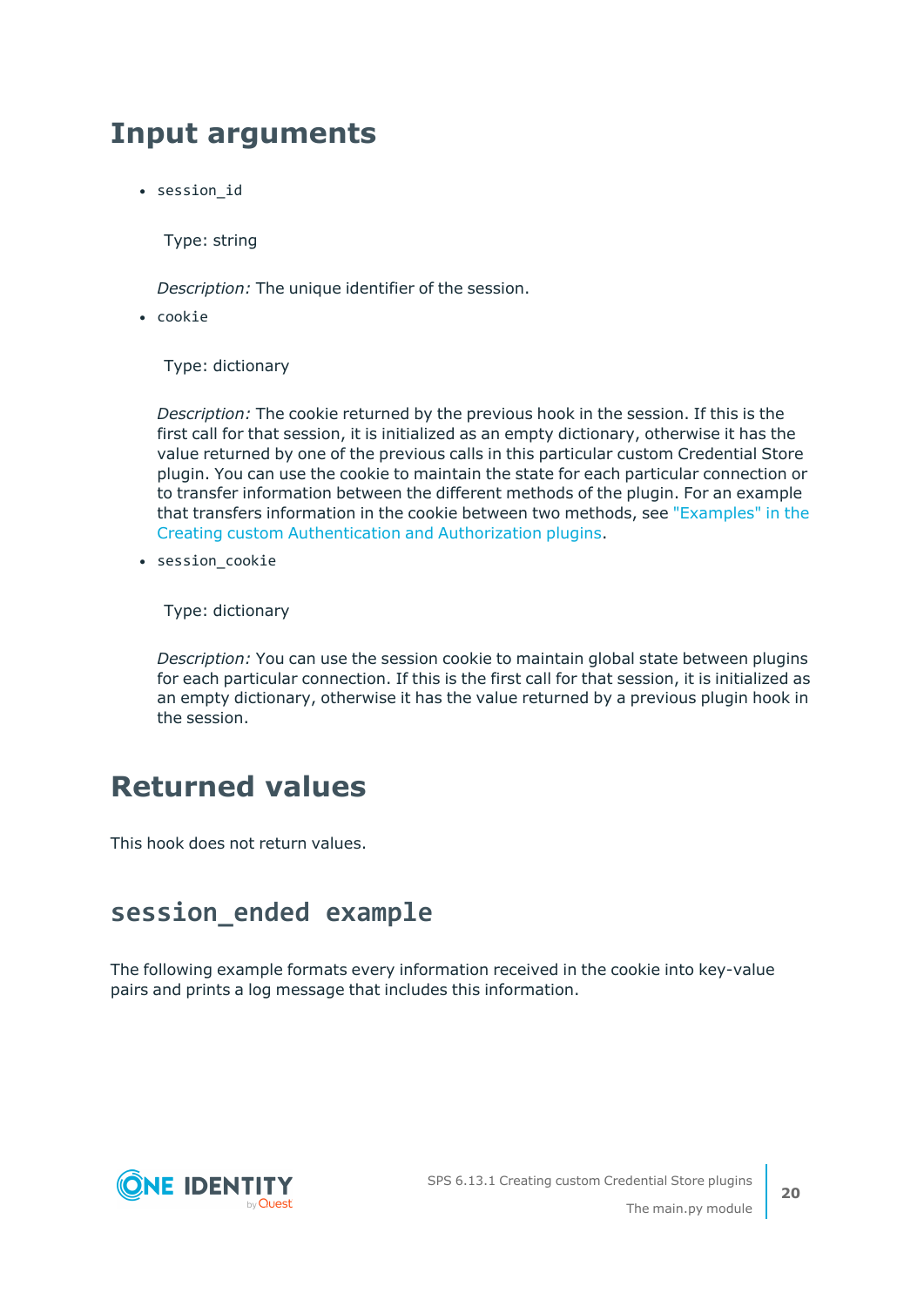### **Key-value pairs in log message** def session ended(self, session id, session cookie, cookie): session details =  $','.join([$ '{0}={1}'.format(key, cookie[key]) for key in sorted(cookie.keys()) ]) print("Session ended; session\_id='{0}', session\_details='{1}'". format(session id, session details))

## <span id="page-20-0"></span>**get\_remote\_app\_credentials**

Called when the RemoteApp Launcher requests the application credentials. Can be called multiple times for the same session.

## <span id="page-20-1"></span>**Input arguments**

• asset

Type: string

*Description:* The asset /database etc./ password requested for.

• connection name

Type: string

*Description:* The connection name the RemoteApp session uses. This is required if your SPS is linked to SPP.

• session\_id

Type: string

*Description:* The unique identifier of the session.

• cookie

Type: dictionary

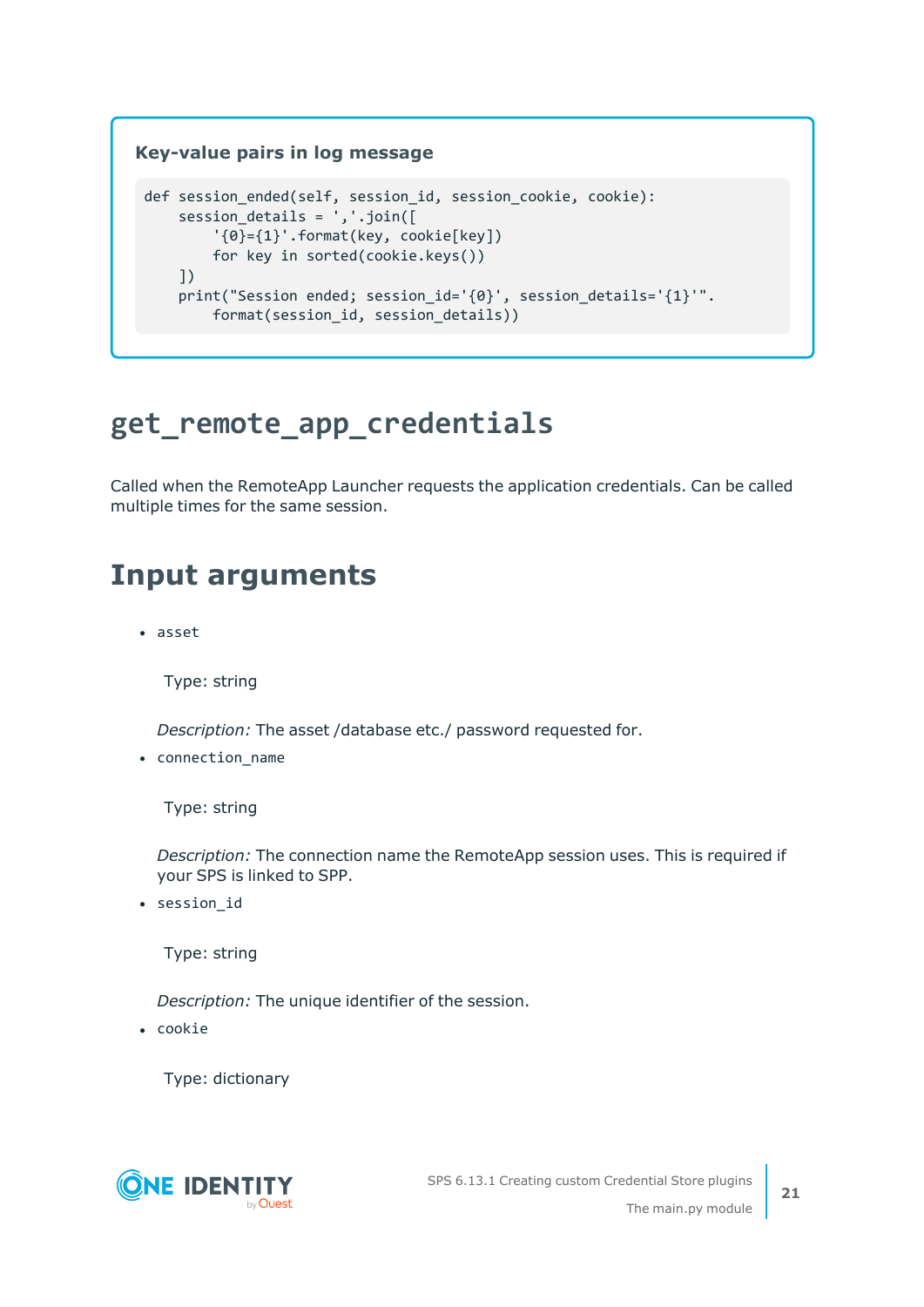*Description:* The cookie returned by the previous hook in the session. If this is the first call for that session, it is initialized as an empty dictionary, otherwise it has the value returned by one of the previous calls in this particular custom Credential Store plugin. You can use the cookie to maintain the state for each particular connection or to transfer information between the different methods of the plugin. For an example that transfers information in the cookie between two methods, see ["Examples"](https://support.oneidentity.com/technical-documents/safeguard-for-privileged-sessions/6.13.1/creating-custom-authentication-and-authorization-plugins/the-main.py-module/examples/) in the Creating custom [Authentication](https://support.oneidentity.com/technical-documents/safeguard-for-privileged-sessions/6.13.1/creating-custom-authentication-and-authorization-plugins/the-main.py-module/examples/) and Authorization plugins.

• session cookie

Type: dictionary

*Description:* You can use the session cookie to maintain global state between plugins for each particular connection. If this is the first call for that session, it is initialized as an empty dictionary, otherwise it has the value returned by a previous plugin hook in the session.

• protocol

Type: string

*Description:* The protocol name, in lowercase letters (http, ica, rdp, ssh, telnet, vnc).

• client\_hostname

Type: string

*Description:* A string containing the hostname of the client, if DNS lookup has been successful. If not, the value of this parameter is None.

• client\_ip

Type: string

*Description:* A string containing the IP address of the client.

• gateway\_username

Type: string

• gateway\_password

Type: string

• gateway\_groups

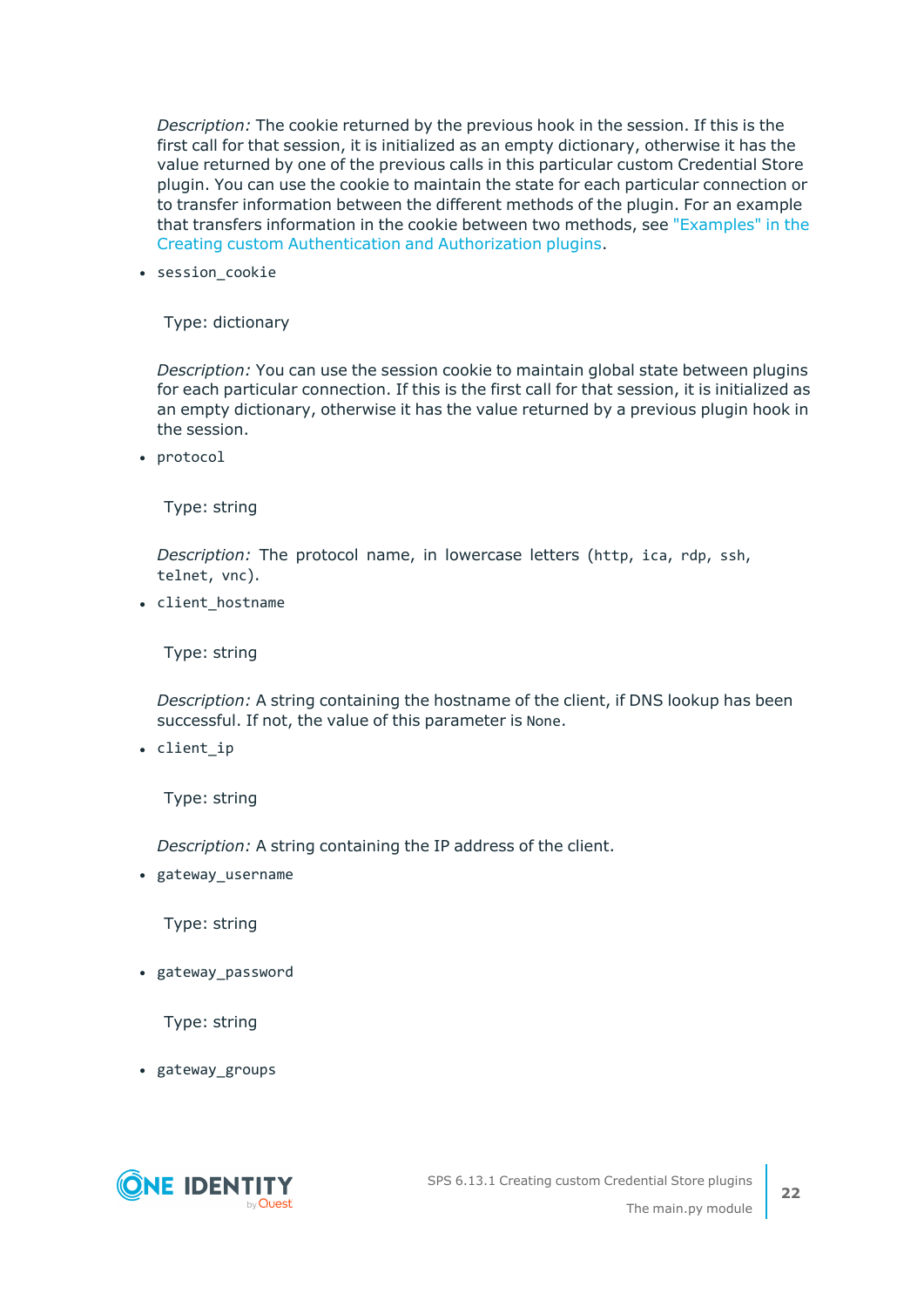Type: list

• gateway\_domain

string

• target\_username - DEPRECATED

string

• target\_host - DEPRECATED

string

• target\_port - DEPRECATED

Type: int

• target\_domain - DEPRECATED

Type: string

• server\_username

string

 $\cdot$  server\_ip

string

• server\_hostname

string

• server\_port

Type: int

• server\_domain

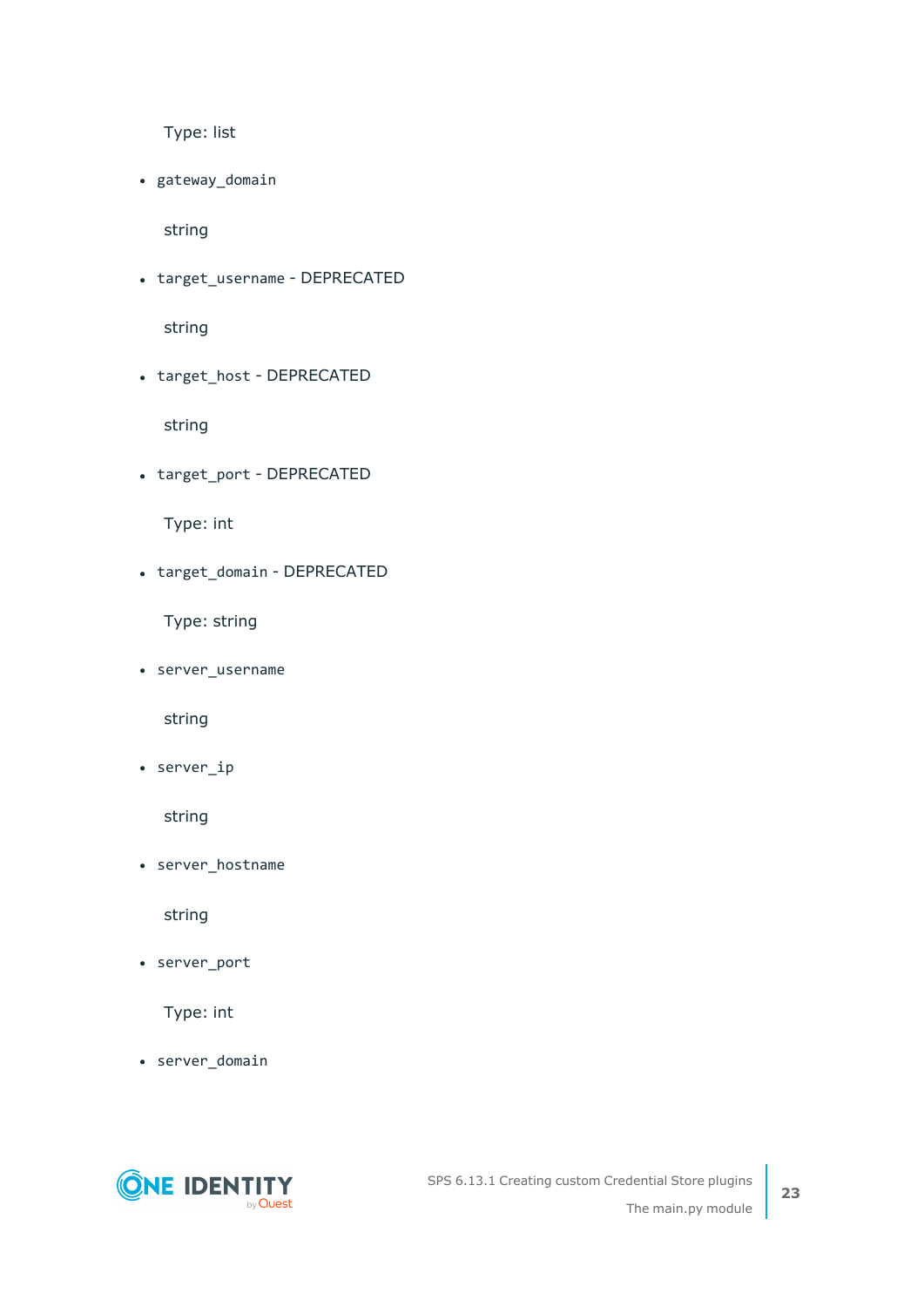Type: string

### <span id="page-23-0"></span>**Returned values**

 $\cdot$  cookie

Type: dictionary

Required: no

*Description:* The cookie returned by the previous hook in the session. If this is the first call for that session, it is initialized as an empty dictionary, otherwise it has the value returned by one of the previous calls in this particular custom Credential Store plugin. You can use the cookie to maintain the state for each particular connection or to transfer information between the different methods of the plugin. For an example that transfers information in the cookie between two methods, see ["Examples"](https://support.oneidentity.com/technical-documents/safeguard-for-privileged-sessions/6.13.1/creating-custom-authentication-and-authorization-plugins/the-main.py-module/examples/) in the Creating custom [Authentication](https://support.oneidentity.com/technical-documents/safeguard-for-privileged-sessions/6.13.1/creating-custom-authentication-and-authorization-plugins/the-main.py-module/examples/) and Authorization plugins.

• session cookie

Type: dictionary

Required: no

*Description:* You can use the session cookie to maintain global state between plugins for each particular connection. If this is the first call for that session, it is initialized as an empty dictionary, otherwise it has the value returned by a previous plugin hook in the session.

• passwords

Type: string list

Required: no

*Description:* If the plugin returns multiple passwords, SPS tries to use them to authenticate on the target server (in the order they are listed).

## <span id="page-23-1"></span>**Plugin modification examples**

The following example shows a simple plugin that can return both passwords and private keys based on usernames:

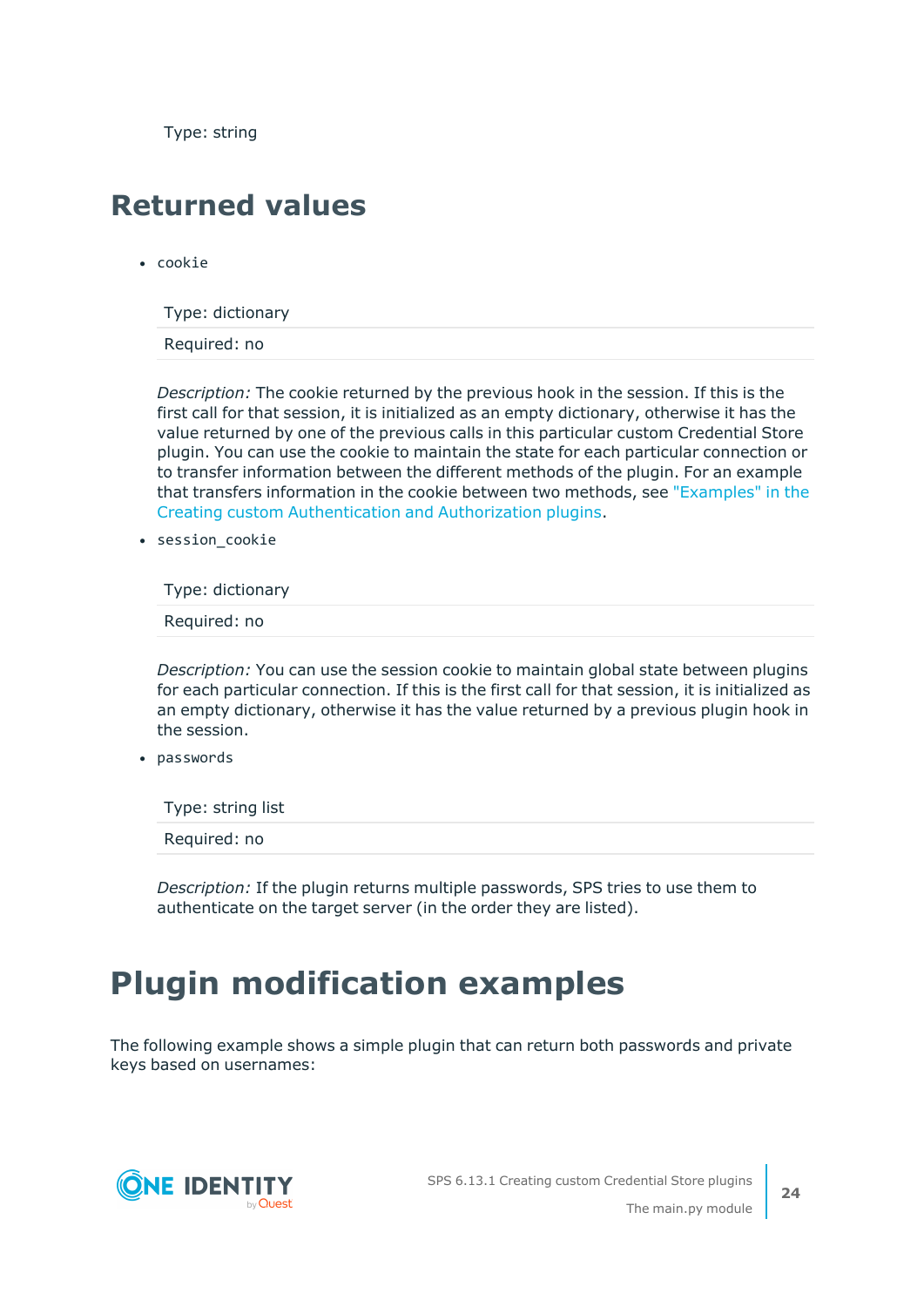#### **Example: return passwords and username-based private keys**

```
class Plugin(object):
    passdb = f"user": ["password"],
    }
    privkeydb = {
        "user1": [('ssh-rsa', """
-----BEGIN RSA PRIVATE KEY-----
ISNFNFIASNFIANSFINSDIIISLLERfEJW++SppInNHlL89wTymILaxgln7FfQ2vr6
aBHymY/+Xwf08GiuLg2hFmfLNGZlJNnF9YB4+3o7MfjPDZJR1ne8Vr9hkte/SuK2
OhZbAeWbxHLsdOv0+ZCm7h5/nEM1gj4va+uKgpShVbxqEH7RglyUDvKUgQ7KwUZE
GW+RPApnXFN3OVjFdAqOpzeayH0kA52A3W/ske81JFGEHvfP54EePJx1qncJAX1z
```

```
jFPllYjPlMSLujbH7sabL0+LbnZDfMxOw2NXwnaKPgVlJ7I7YQDE11NLhiWbC2f1
pTLIerTOG9lovC3caa7TaIRs8VfZLjjNXWnS5wIDAQABAoIBAB6HLgz5eXIFT+ai
ISNFNFIASNFIANSFINSDIIISLLERfEJW++SppInNHlL89wTymILaxgln7FfQ2vr6
QScd2MYvJ9dIdumxbk5dK7+5I3fGHroXTRgUF6AIKI2FCsnQtDyTY1mjZ99+dGjH
AjOKnIbKPuaj+Mpx3dLhlhDgi+DncGSizhOtb3jK1tq++YLoA7W/7n9av5Ybz8c0
iqF0WUwcd6KYphuL9583OPP6Gv33Br4jP729EkqXnJa8PcniX8y3ZlFcVmxOGqnL
ISNFNFIASNFIANSFINSDIIISLLERfEJW++SppInNHlL89wTymILaxgln7FfQ2vr6
UumxiQECgYEA9yPcGBo/R/2IyjyKBXjYcd/1u0kYZRWvloahjNoWQjs/EHvbBMlM
xmtowOHbbEg4BgymPmVR8Ux24B3XJR6SbAPMF15wJ7oD1WwG8djQSw0RrbuPgP4s
OJnRpCn4blpa15n5qUF8wCwnEJow+UUaYY1znMlmAyeWjaK1VHV7tEUCgYEA8MH1
guHR+hHyZcLTT2+QTuL2Pu2MrwLhXNz5hPcCRH72dKBdfrvpRwLKj3XJKBK4r4gN
hByiT2sJKCNks4LkyOlWQtd0khRuan/xkliH7a6Fcx+d5odQsZrRbrjpsUQFlnTB
AFv6kSnhAtmJVDalYWfPSQCuE0nwB9TaDU6UGzsCgYAItvwA4ZQPrtIPB5l6XeuM
ISNFNFIASNFIANSFINSDIIISLLERfEJW++SppInNHlL89wTymILaxgln7FfQ2vr6
QDIHNO5RiE6wTPHlv1aA/wH7lVyXGN9oU4w/9Lbs9US0y5oxLL0Abc4m2LkXYSdv
ISNFNFIASNFIANSFINSDIIISLLERfEJW++SppInNHlL89wTymILaxgln7FfQ2vr6
FykNgS4dhrCG3NmpP4zQbKnS+VDQrLJ/qbSG59Ida8nIs74yanQX17EPuzqD/iJT
LoahB2128G7BiEfcIpFVCgI0OqikYQkM4oOQD3sUw8ySfi/rZMxGtT34uf7398FH
bBRnAoGBANRNw9oTcSh/ScLNqhB1pld81UX8jf+4+9hj9U+gpQCkujVxTs7xil8R
ISNFNFIASNFIANSFINSDIIISLLERfEJW++SppInNHlL89wTymILaxgln7FfQ2vr6
31nME0D1kojABIMeW8cITVHx4PD7I8jp+3sIPRXzCr8bfTzGSOAA
-----END RSA PRIVATE KEY-----
""")],
    }
   def get_private_key_list(self, session_id, cookie, protocol, client_
ip,
                            gateway_username, gateway_password,
```

```
target_username, target_host, target_port,
target_domain=None, gateway_domain=None,
gateway_groups=None):
```

```
keylist = []
```

```
if target_username in self.privkeydb:
```
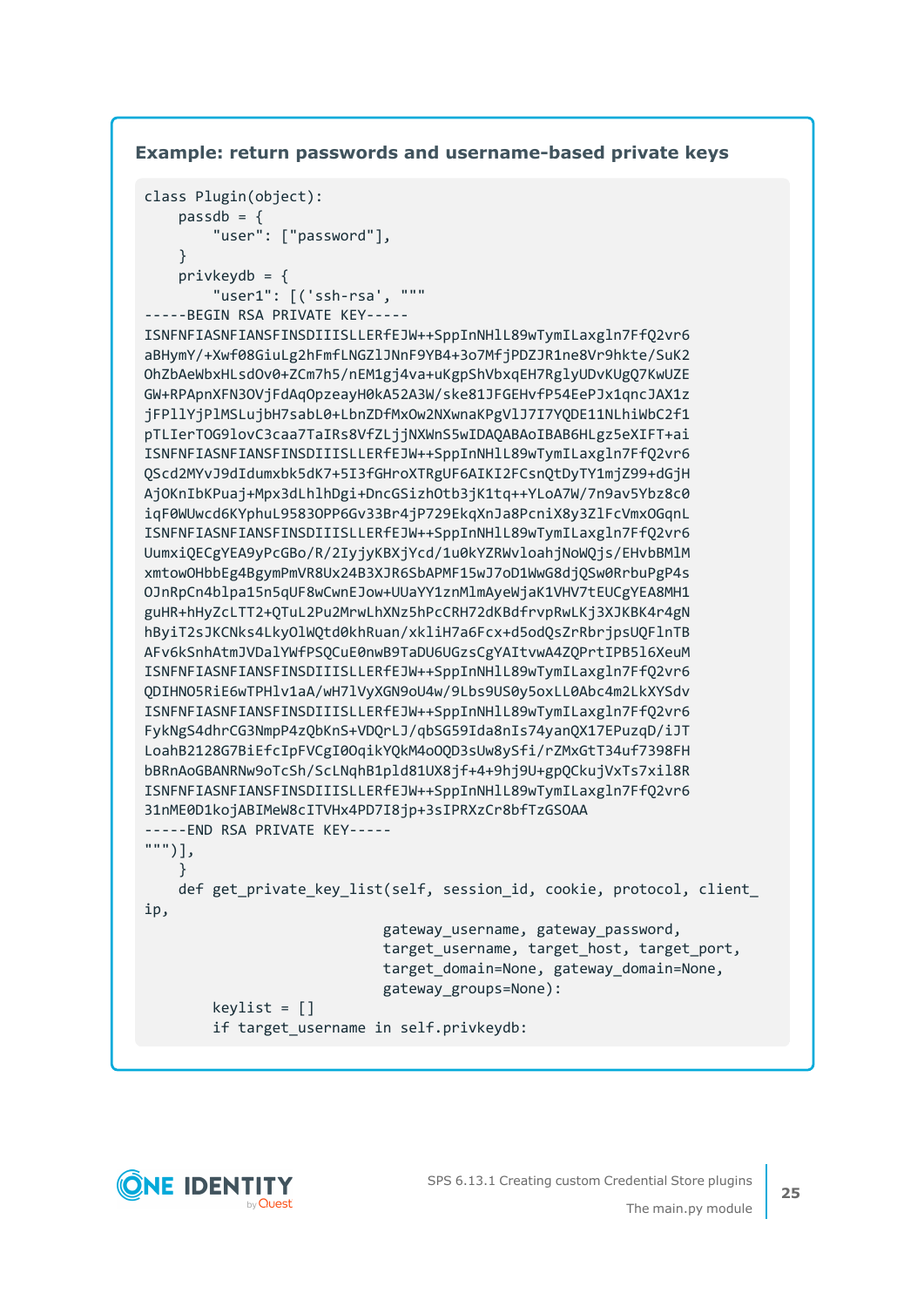```
keylist = self.privkeydb[target_username]
        print "Retrieved private keys;"
        print keylist
    else:
       print "User not found;"
    return {
        "private_keys": keylist,
    }
def get_password_list(self, session id, cookie, protocol, client ip,
                    gateway username, gateway password,
                    target_username, target_host, target_port,
                    target_domain=None, gateway_domain=None
                    gateway_groups=None):
    pwlist = []if target username in self.passdb:
        pwlist = self.passdb[target_username]
        print "Retrieved passwords;"
    else:
        print "User not found;"
    return {
        "passwords": pwlist,
    }
def authentication completed(self, session id, cookie):
    return None
    def session_ended(self, session_id, cookie):
        return None
```
The following example demonstrates how the predefined hooks can be enhanced with additional logic:

### **Example: enhance predefined hooks**

```
import inspect
class Plugin(object):
    passdb = {"joe": ["joespw1", "joespw2", ],
        "jack": ["jackspw", ],
    }
    def get_password_list(self, session_id, cookie, protocol, client_ip,
                        gateway_username, gateway_password,
```
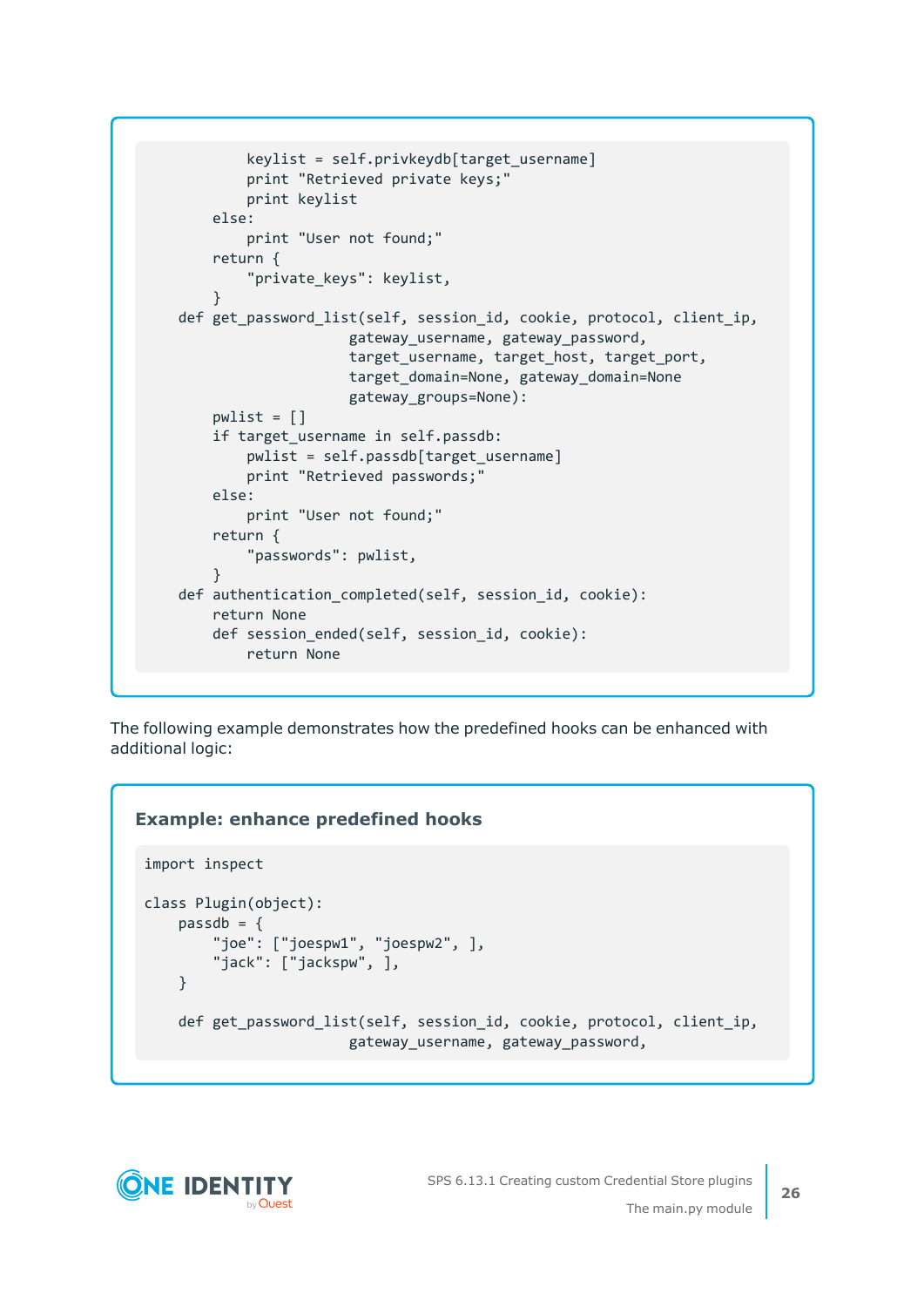```
target_username, target_host, target_port,
                        target domain=None, gateway domain=None, gateway
groups=None):
        # Discard "None" parameters, log all other returned parameters
        args = list(inspect.getargvalues(inspect.currentframe()).args)
        logkws = ["{arg}='{value}'".format(arg=arg, value=locals()[arg])
        for arg in args if arg != 'self' and locals()[arg] is not None]
        if "call_count" in cookie:
            call count = cookie["call count"]
        else:
            call count = 0logkws.append("call_count='{0}'".format(call_count))
        print ("Retrieving passwords, non-null parameters follow; " + ',
'.join(logkws))
        # Return the password list for the user
        pwlist = []if target username in self.passdb:
            pwlist = self.passdb[target_username]
            print "Retrieved passwords;"
        else:
            print "User not found;"
        return {
            "passwords": pwlist,
            "cookie": {"call_count": call_count + 1}
        }
    def authentication_completed(self, session_id, cookie):
        call_count = cookie["call_count"] if "call_count" in cookie else
None
        print ("Received notification about completed authentication; "
            "call_count='{call_count}'").format(call_count=call_count)
        return None
    def session_ended(self, session_id, cookie):
        call_count = cookie["call_count"] if "call_count" in cookie else
None
        print ("Received notification about session end; "
            "call_count='{call_count}'").format(call_count=call_count)
        return None
```
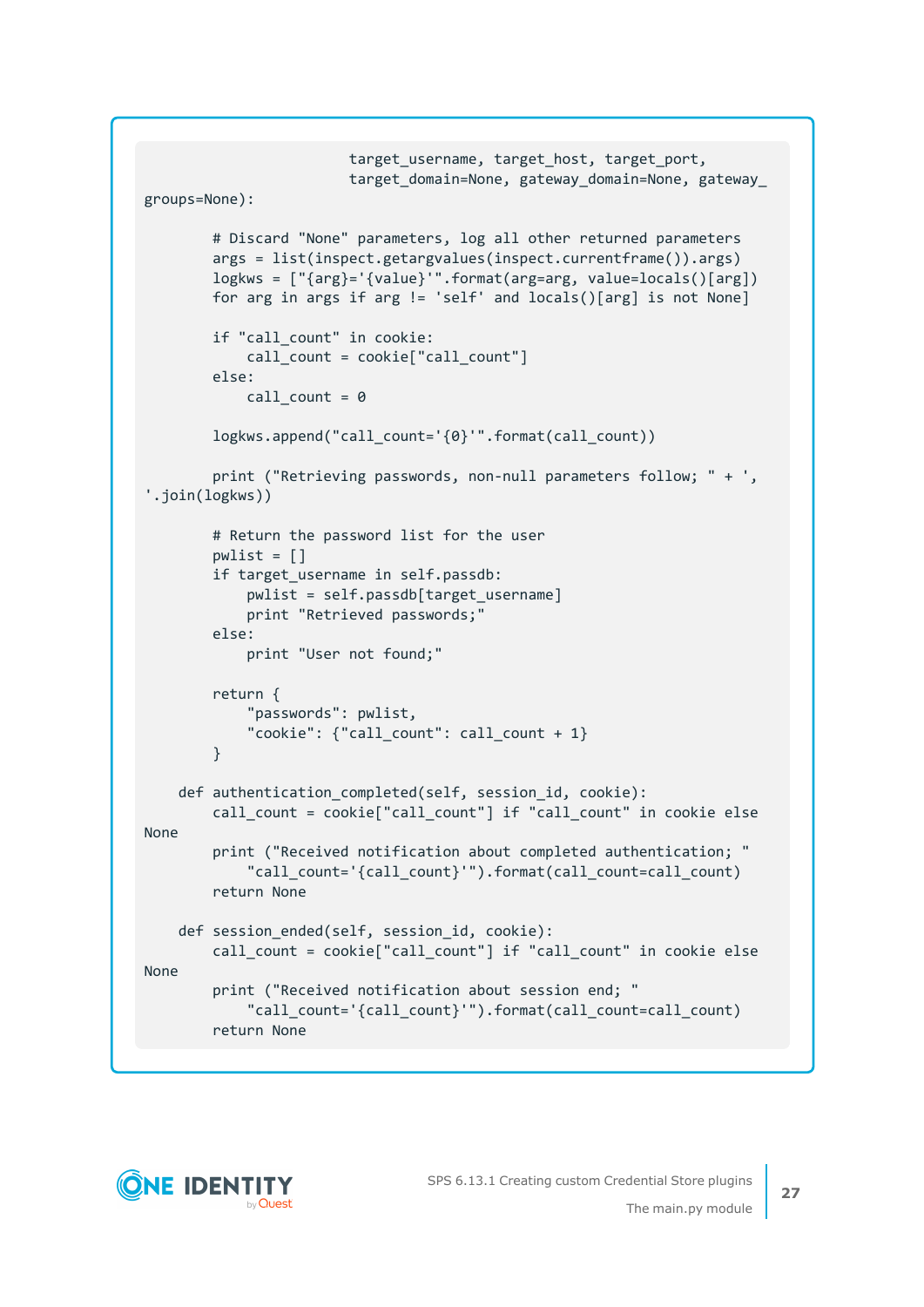# <span id="page-27-0"></span>**The sample configuration file (default.cfg)**

Your plugin . zip file may contain an optional default. cfg sample configuration file. This file serves to provide an example configuration that you can use as a basis for customization if you wish to adapt the plugin to your site's needs.

The only prerequisites for this file are as follows:

- It must be a UTF-8 encoded text file.
- The size of the file must not exceed 10 KiB.

Other than these prerequisites, the contents of the file are not restricted in any way.

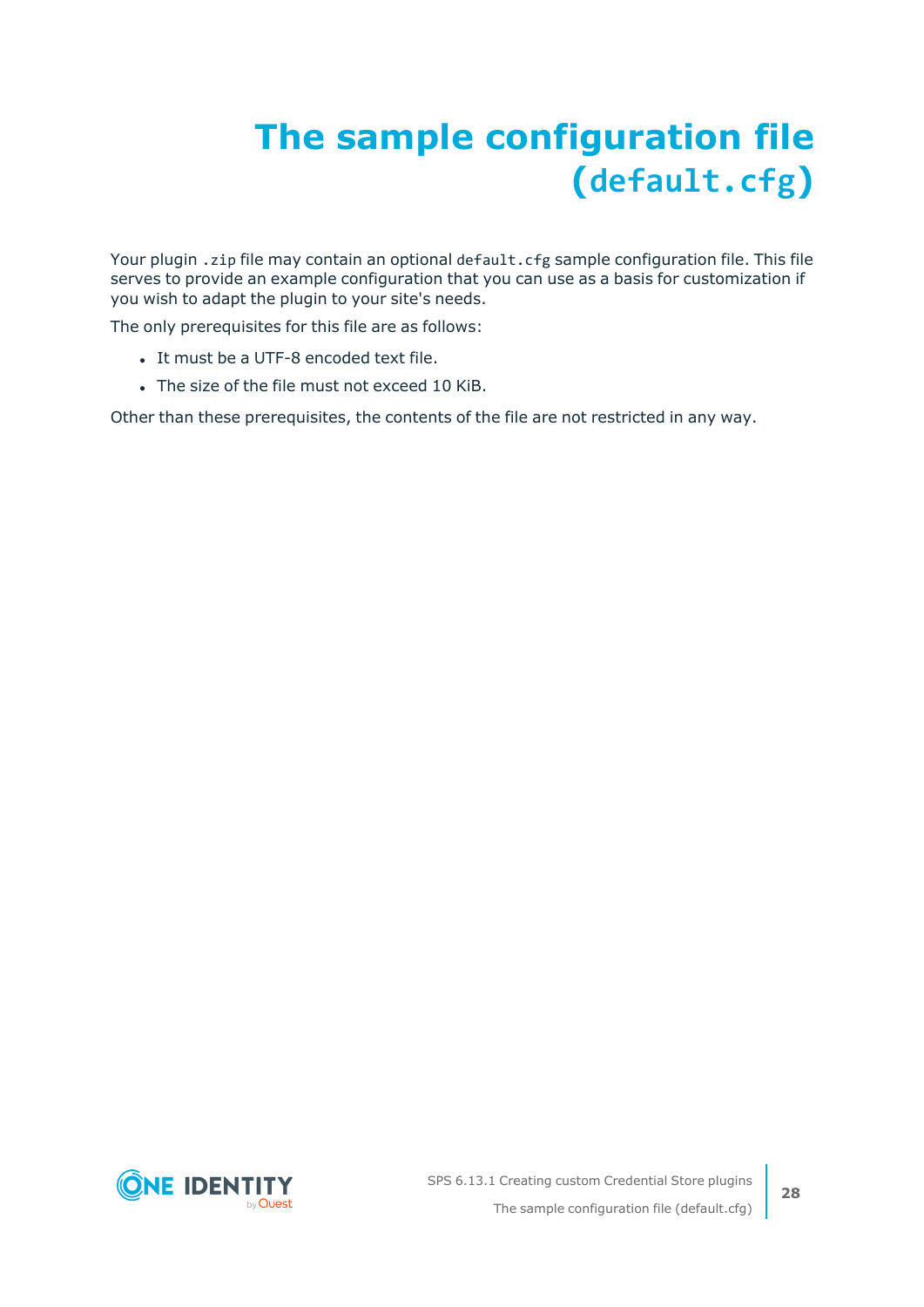# **Plugin troubleshooting**

<span id="page-28-0"></span>On the default log level, One Identity Safeguard for Privileged Sessions (SPS) logs everything that the plugin writes to stdout and stderr. Log message lines are prefixed with the session ID of the proxy, which makes it easier to find correlating messages.

To transfer information between the methods of a plugin (for example, to include data in a log message when the session is closed), you can use a cookie.

If an error occurs while executing the plugin, SPS automatically terminates the session.

NOTE: This error is not visible in the verdict of the session. To find out why the session was terminated, you have to check the logs.

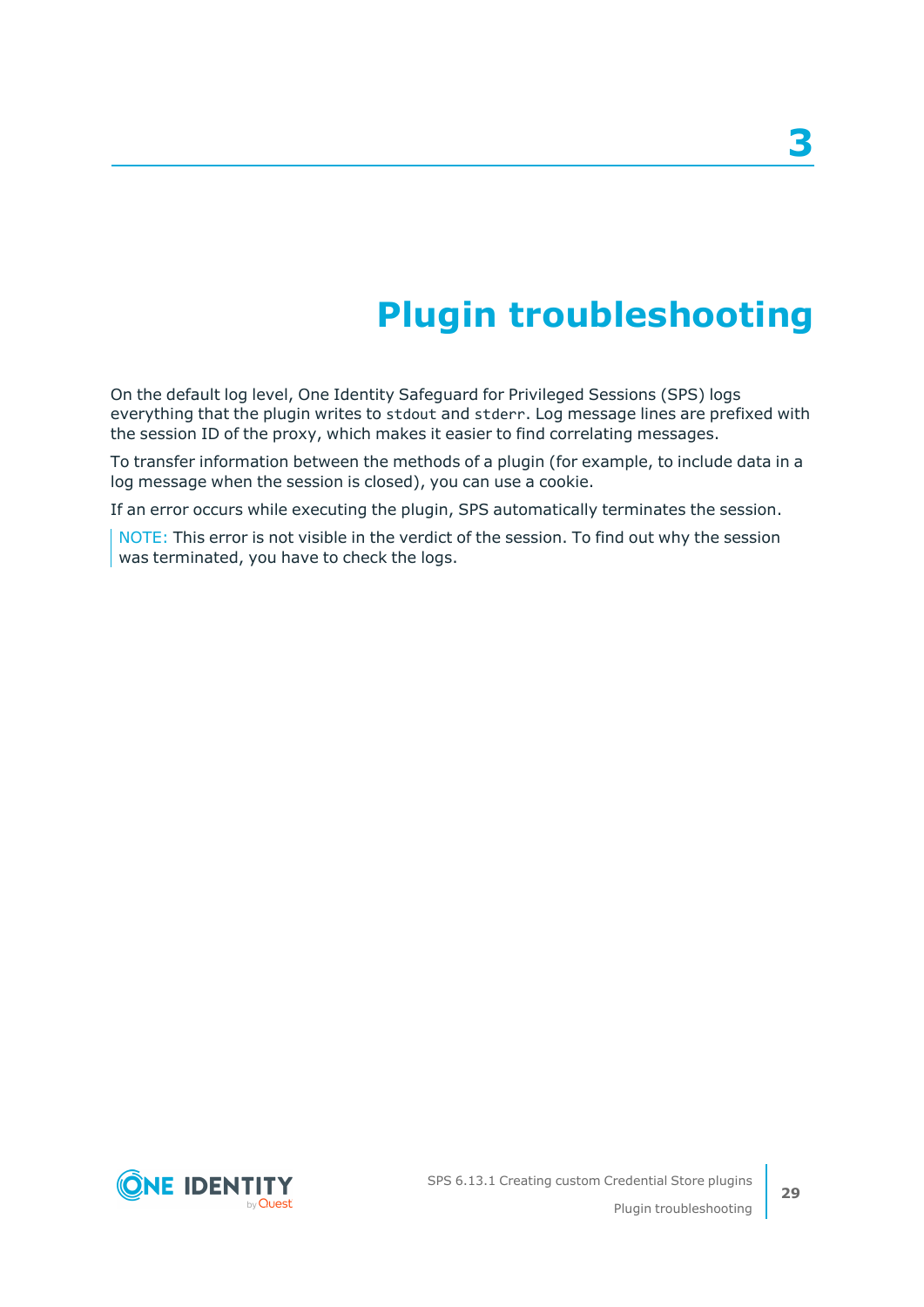<span id="page-29-0"></span>One Identity solutions eliminate the complexities and time-consuming processes often required to govern identities, manage privileged accounts and control access. Our solutions enhance business agility while addressing your IAM challenges with on-premises, cloud and hybrid environments.

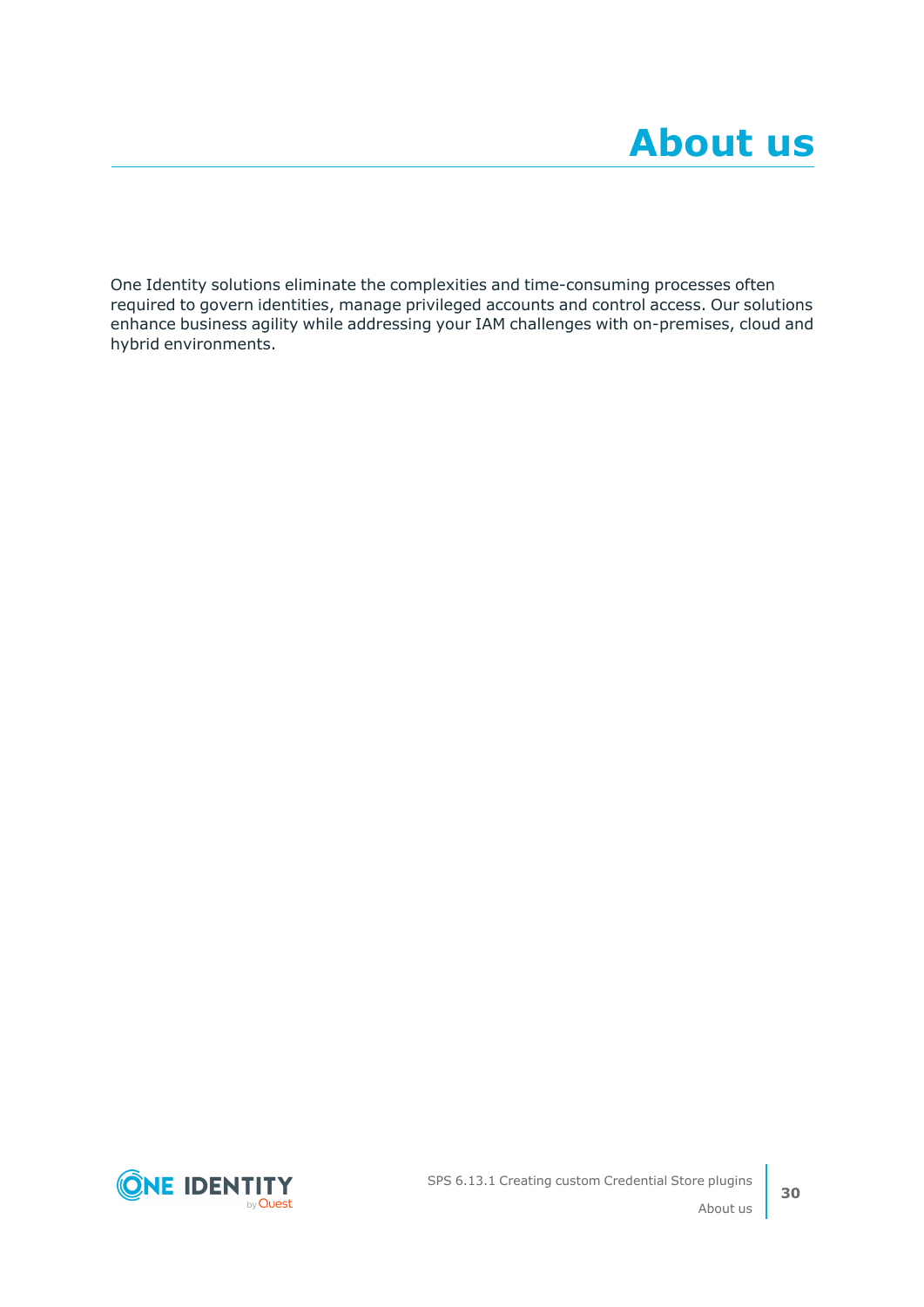# **Contacting us**

<span id="page-30-0"></span>For sales and other inquiries, such as licensing, support, and renewals, visit [https://www.oneidentity.com/company/contact-us.aspx.](https://www.oneidentity.com/company/contact-us.aspx)

**ONE IDENTITY** by **Quest**